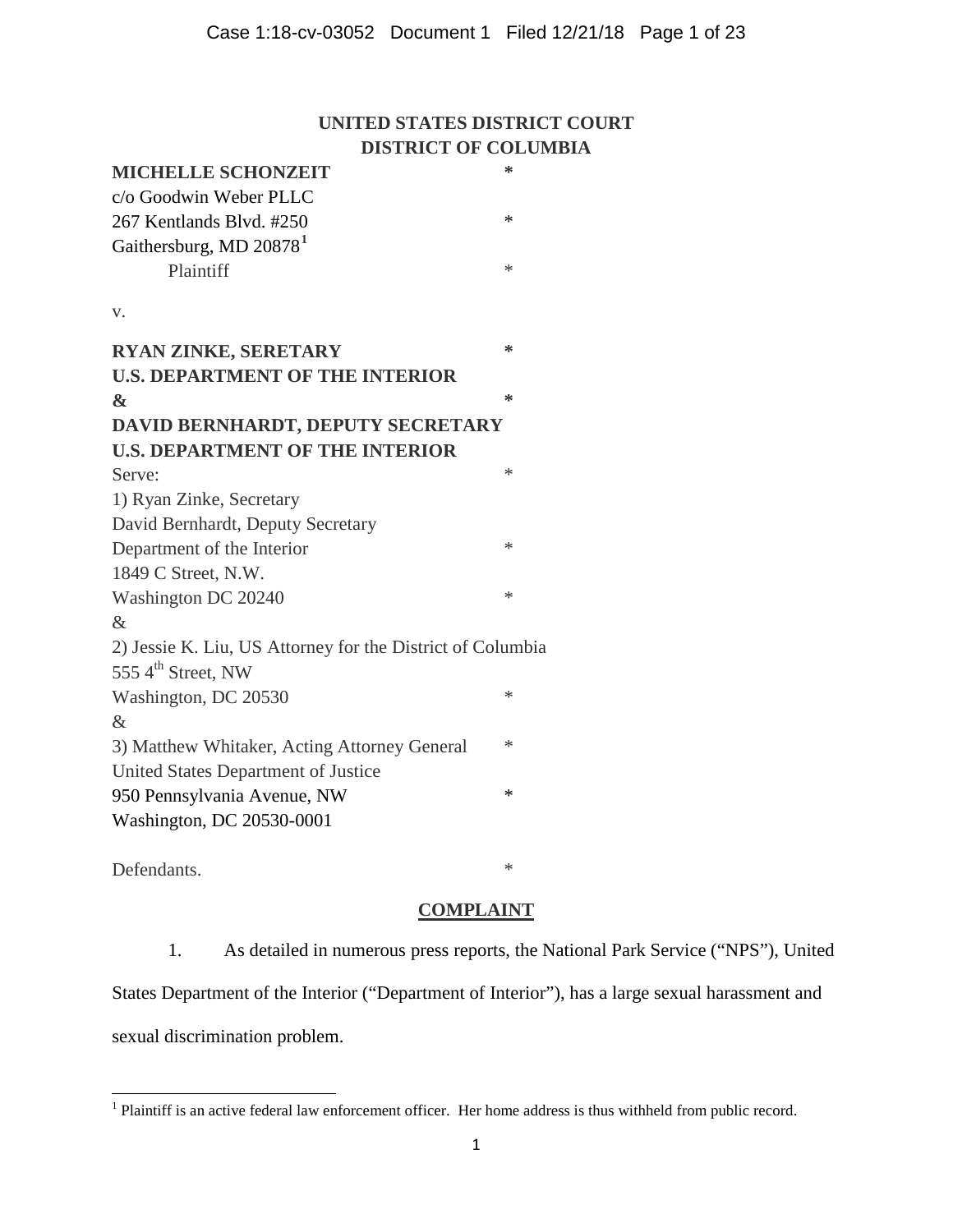## Case 1:18-cv-03052 Document 1 Filed 12/21/18 Page 2 of 23

See*, e.g.* [https://www.hcn.org/issues/48.21/how-the-park-service-is-failing-women;](https://www.hcn.org/issues/48.21/how-the-park-service-is-failing-women) *[https://www.washingtonpost.com/politics/zinke-pledges-action-on-harassment-inside-park](https://www.washingtonpost.com/politics/zinke-pledges-action-on-harassment-inside-park-service/2017/10/13/e2a6477a-b034-11e7-9e58-e6288544af98_story.html?noredirect=on&utm_term=.63e3a48d41ea)[service/2017/10/13/e2a6477a-b034-11e7-9e58](https://www.washingtonpost.com/politics/zinke-pledges-action-on-harassment-inside-park-service/2017/10/13/e2a6477a-b034-11e7-9e58-e6288544af98_story.html?noredirect=on&utm_term=.63e3a48d41ea) [e6288544af98\\_story.html?noredirect=on&utm\\_term=.63e3a48d41ea;](https://www.washingtonpost.com/politics/zinke-pledges-action-on-harassment-inside-park-service/2017/10/13/e2a6477a-b034-11e7-9e58-e6288544af98_story.html?noredirect=on&utm_term=.63e3a48d41ea) [https://www.govexec.com/oversight/2018/11/sexual-harassment-continues-infect-forest-service](https://www.govexec.com/oversight/2018/11/sexual-harassment-continues-infect-forest-service-park-service/152873/)[park-service/152873/](https://www.govexec.com/oversight/2018/11/sexual-harassment-continues-infect-forest-service-park-service/152873/) .*

2. This sexual harassment and discrimination has also been well documented by the NPS and Department of the Interior itself. In Fall 2017, an NPS study found that 38.7 percent of NPS employees have experienced some form of harassment, discrimination or sexual assault on the job over the prior 12 months. *See* [https://www.doi.gov/pressreleases/interior-continues](https://www.doi.gov/pressreleases/interior-continues-steps-toward-department-wide-culture-change-release-work)[steps-toward-department-wide-culture-change-release-work.](https://www.doi.gov/pressreleases/interior-continues-steps-toward-department-wide-culture-change-release-work)

3. "The results of the survey are sobering," stated the Acting National Park Service Director to reporters. The Acting Director further stated, "[t]he survey makes it clear that NPS has a significant problem with harassment. A culture that enables harassment and hostile workplace behavior has infiltrated our organization."

4. The Acting Director stated, "to all of the employees and the American people who have been affected by their harassment, and on behalf of the leadership of the National Park Service, I want to apologize."

5. Despite this apology by the then-highest-ranking member of the NPS, sexual harassment and discrimination within the ranks of the NPS has continued unabated. Indeed, after the harassment study was released, an Interior Office of Inspector General investigation found that the next [Acting Director of the National Park Service \(the Deputy Director P. Daniel Smith\)](https://thehill.com/policy/energy-environment/394648-watchdog-park-service-chief-made-gesture-not-appropriate-for-work)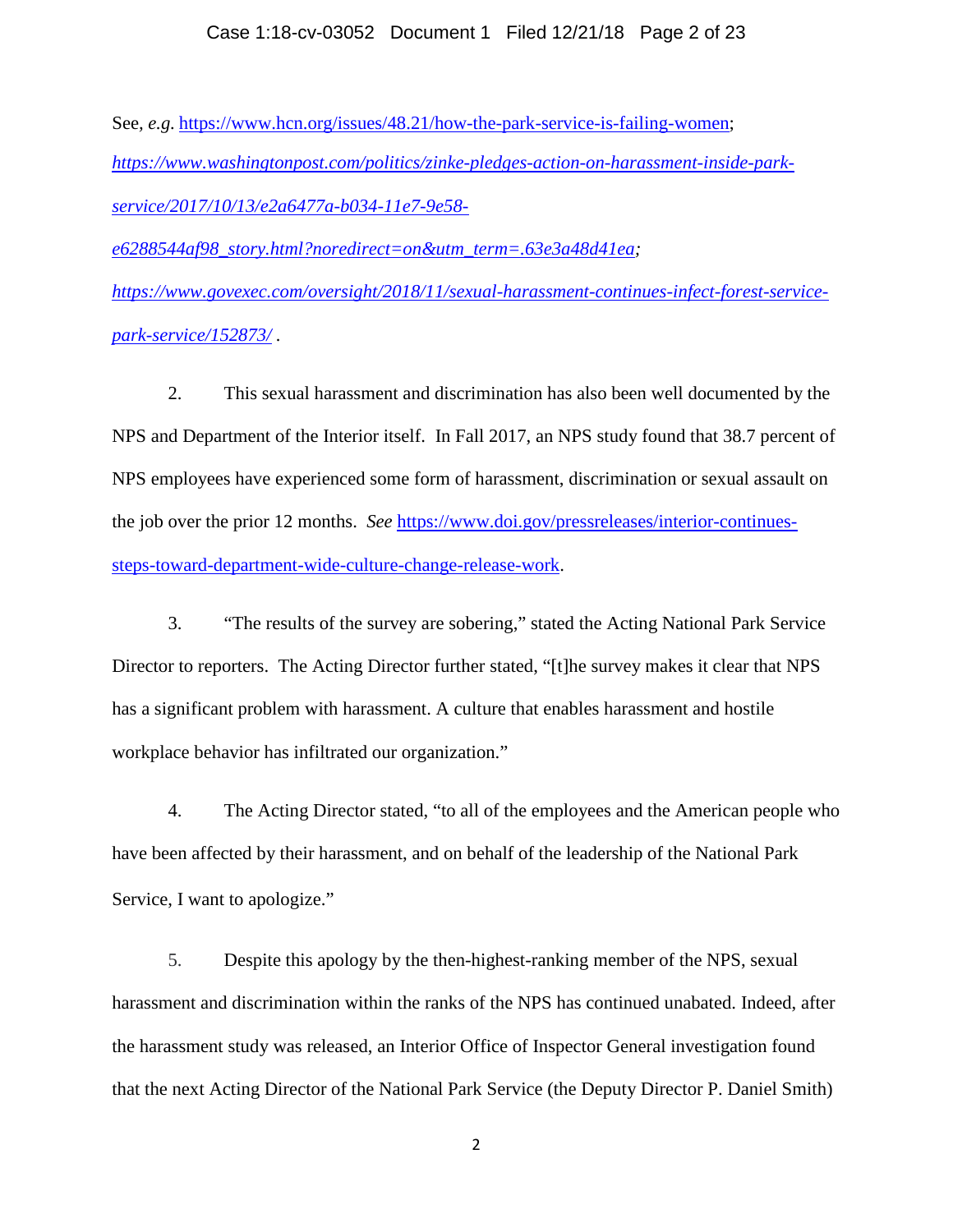### Case 1:18-cv-03052 Document 1 Filed 12/21/18 Page 3 of 23

himself [engaged in outrageous conduct in the headquarters of the Interior Department, grabbing](https://thehill.com/policy/energy-environment/394648-watchdog-park-service-chief-made-gesture-not-appropriate-for-work)  [his crotch while gesturing at female rangers. T](https://thehill.com/policy/energy-environment/394648-watchdog-park-service-chief-made-gesture-not-appropriate-for-work)he Inspector General's report states, among other things, that the Acting Director's crotch-grabbing was ["not appropriate for work.](https://www.doioig.gov/sites/doioig.gov/files/InvestigativeSummary_InappropriateConductbyNPSDD.pdf)" The findings of that Report were referred to Defendants herein, Secretary Zinke and Deputy Secretary Bernhardt. *See*

*[https://www.doioig.gov/sites/doioig.gov/files/InvestigativeSummary\\_InappropriateConductbyNP](https://www.doioig.gov/sites/doioig.gov/files/InvestigativeSummary_InappropriateConductbyNPSDD.pdf) [SDD.pdf](https://www.doioig.gov/sites/doioig.gov/files/InvestigativeSummary_InappropriateConductbyNPSDD.pdf)* . No discipline appears to have been made to the NPS Acting Director. This has perpetuated the culture of discrimination and harassment that was previously found by the NPS' own harassment study.

6. Plaintiff, a female Chief Ranger of the NPS, at one of America's most iconic national parks – the Liberty Bell and Independence National Historical Park – birthplace of our Constitution and the concept of equal rights for all -- brings this lawsuit. Plaintiff is also the mother to a young child, who she hopes may someday be employed without regard to her gender.

7. Plaintiff alleges rampant sexual discrimination and Prohibited Personnel Practices against female National Park Rangers. Plaintiff is perhaps the highest-ranking female law enforcement official in the entire NPS, and brings this complaint alleging both disparate impact discrimination (on behalf of all female National Park Rangers), and disparate treatment discrimination (on behalf of the discrimination and retaliation she and her family have suffered).

8. If discrimination and retaliation can be perpetrated against an NPS Chief Ranger, it can be perpetrated against any female employee of the agency. The time has come for this pernicious form of discrimination and harassment to end. Put simply, the #me too movement has now entered the Interior Department. This suit is brought so that the federal courts can enforce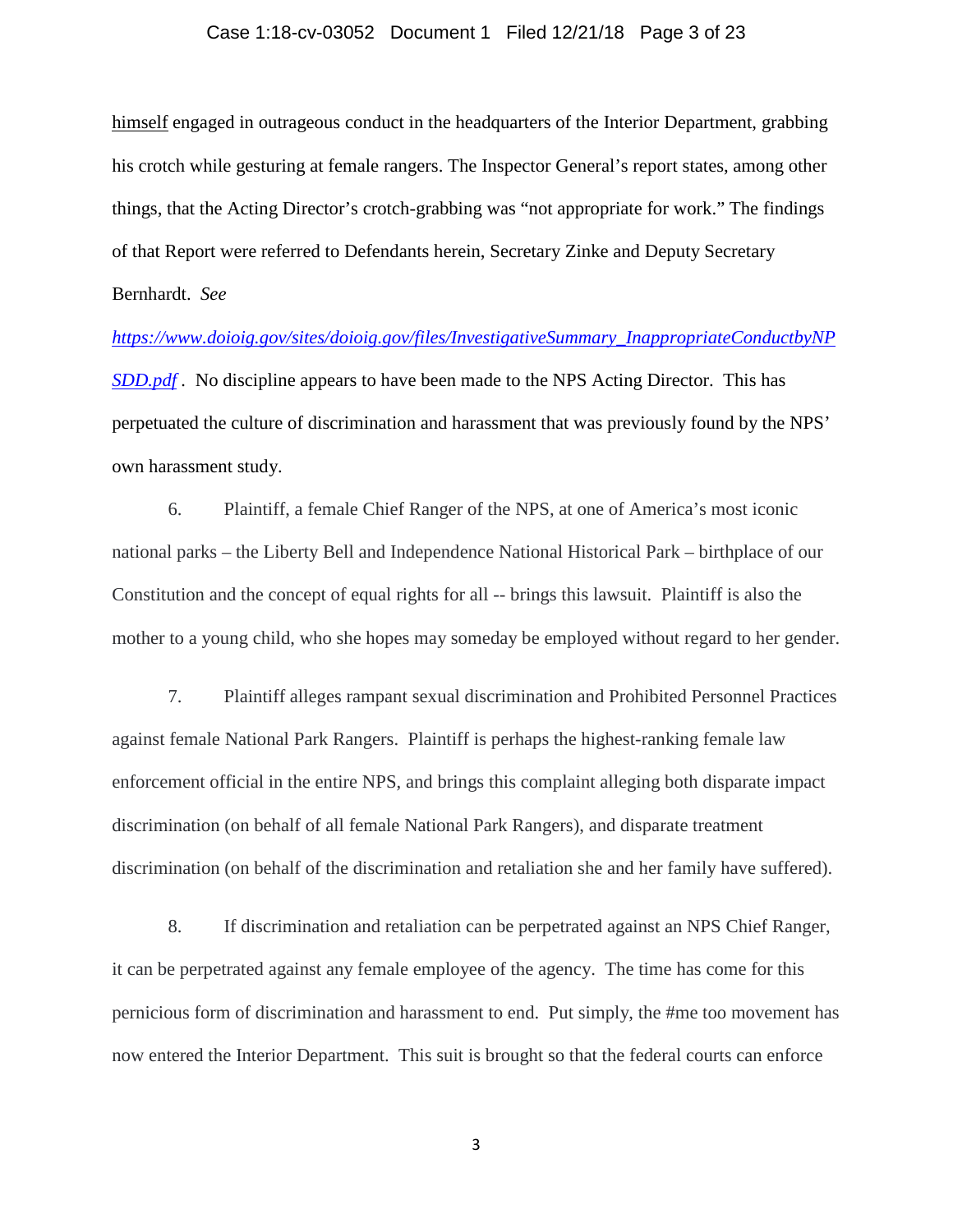### Case 1:18-cv-03052 Document 1 Filed 12/21/18 Page 4 of 23

the preexisting civil rights laws that provide for equal opportunity for all Americans – even in our most cherished and hallowed grounds – our national parks.

9. Plaintiff, Chief Ranger Michelle Schonzeit, by counsel for Plaintiff, Goodwin Weber PLLC, and David P. Weber and Richard J. Link, attorneys at law, now bring suit against Ryan Zinke, Secretary of the Department of the Interior ("the Agency"), and David Bernhardt, Deputy Secretary, and presumptive nominee to become Secretary, in their official capacities, and in support thereof alleges the following discrimination:

a. **Gender** in violation of Title VII of the Civil Rights Act of 1964, 42 USC § 2000 *et seq.*;

b. **Retaliation** for protected activity under the aforementioned statutes.

c. Violation of her **privacy** for disclosing confidential information about her EEO Complaint to her co-workers and her supervisory chain of command in violation of 5 USC § 552a.

10. Jurisdiction is specifically conferred on the Court by 42 U.S.C. § 2000e, 28 U.S.C. § 1343, 28 USC § 1391 and 5 USC § 552a. Equitable and other relief are also sought under 42 U.S.C. § 2000e-5(g).

11. Venue is proper in the district court pursuant to 28 U.S.C. §1391(e)1 as well as 42 U.S.C. § 2000e-5(f)(3) in that the events giving rise to Plaintiff's cause of action substantially all occurred in the District of Columbia.

 12. Chief Ranger Schonzeit has exhausted all of her administrative remedies as outlined below: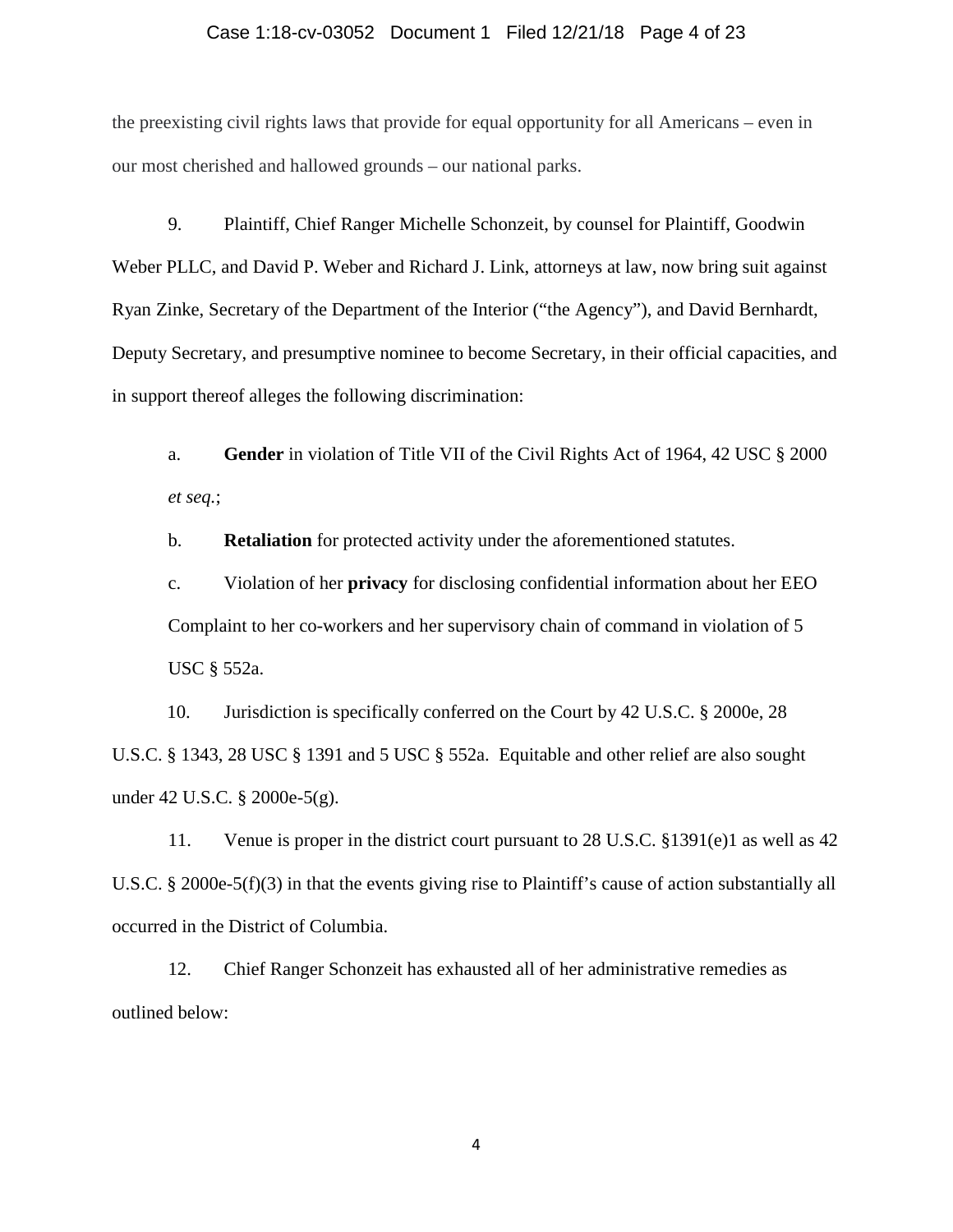- On November 6, 2017, she initiated contact with an EEO Counselor;
- On January 9, 2018, Ms. Schonzeit filed a formal complaint of discrimination;
- On March 29,2018, the Agency's EEO Office accepted an amended (supplemental) claim of discrimination;
- On June 26, 2018, the Plaintiff received a Report of Investigation (comprising the Agency's administrative investigation of the Complaint);
- On or about September 23, 2018, the Agency's Office of Civil Rights issued a Final Agency Decision, denying Plaintiff's claims of discrimination. This FAD was received by counsel on September 26, 2018. This suit is thus filed within 90 days of both the issuance and receipt of the FAD as required by law.
- This Complaint is being filed somewhat prior to the deadline due to concerns regarding the potential government shutdown, which may impact the NPS, based on current news sources.

## **PARTIES**

13. Plaintiff, Chief Ranger Michelle Schonzeit, is a United States Citizen and a resident of the State of Maryland. Plaintiff is female. At all times relevant hereto, Chief Ranger Schonzeit has been employed as a Park Ranger (Protection/Law Enforcement) for the National Park Service, a bureau of the United States Department of Interior.

14. Defendant Ryan Zinke is the Secretary of the United States Department of Interior. The President has announced Defendant Zinke's departure at the end of December, after numerous ethical concerns have been raised about the Secretary, and pending OIG investigations are underway. However, he remains the Secretary as of the date of this suit being filed. Defendant Ryan Zinke is being sued in his official capacity as Secretary.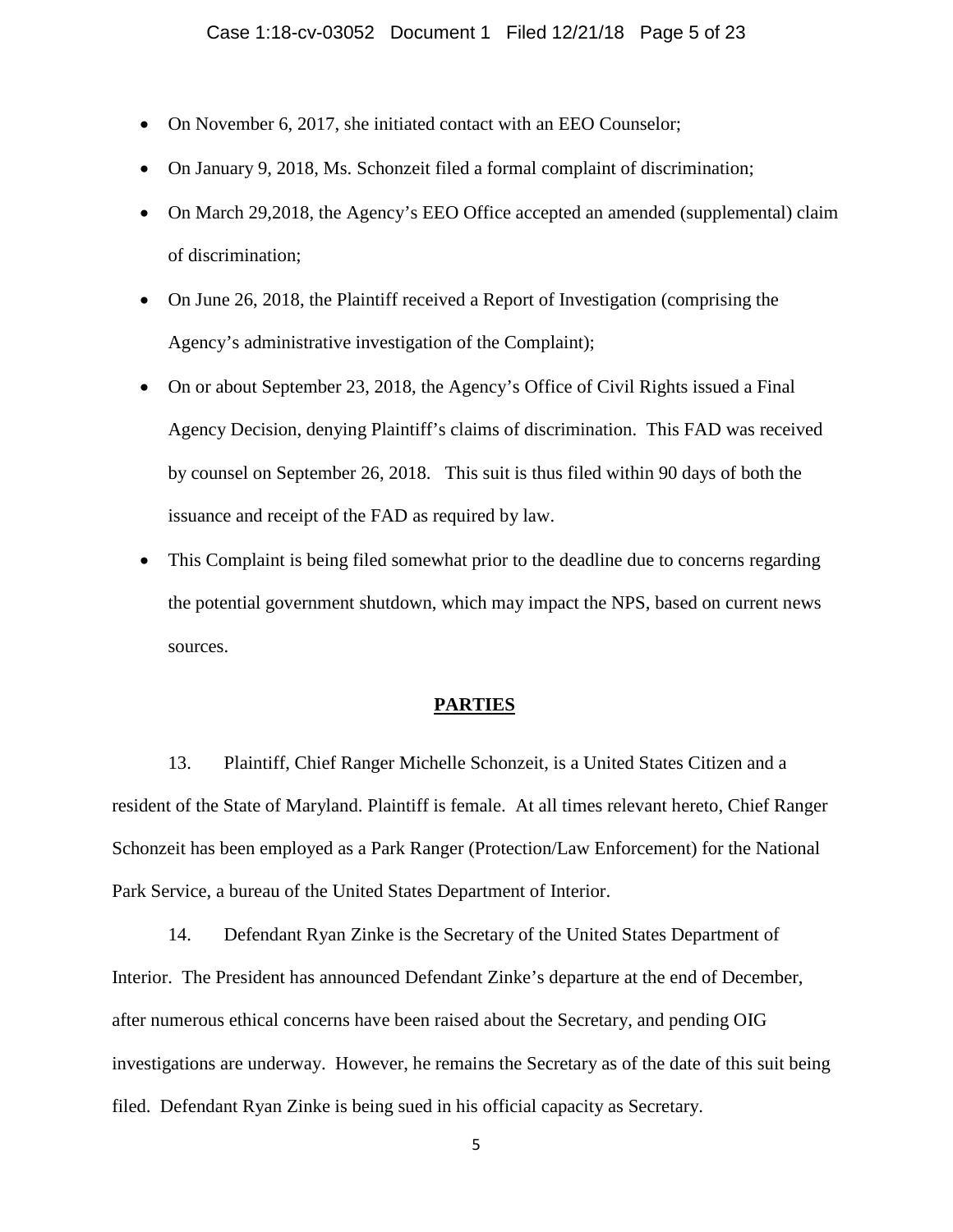### Case 1:18-cv-03052 Document 1 Filed 12/21/18 Page 6 of 23

15. Defendant David Bernhardt is the Deputy Secretary of Interior. He was personally tasked with addressing the discrimination and harassment within the NPS, and Interior generally. He was on specific notice of the discrimination and retaliation against Chief Ranger Schonzeit, as multiple attempts were made to him, including communication with Defendant Bernhardt directly, to avoid the necessity of filing this suit. It is widely expected that Defendant Bernhardt will become the Acting Secretary of Interior, and that the President may nominate him to serve as the Secretary. He is sued in his official capacity as the Deputy Secretary of Interior.

## **FACTS Disparate Treatment Facts**

16. Chief Ranger Schonzeit is a career employee of the National Park Service. She has served as a law enforcement ranger since 2004.

17. Until April 2017, William Reynolds occupied the position of Regional Chief Park Ranger of the National Capitol Region. Reynolds retired in April 2017.

18. From April 2017 to May 2017, a female employee, Jan Lemmons (a law enforcement ranger) became the acting Regional Chief Park Ranger.

19. In May 2017, NPS detailed Jeremy Murphy (male) to a development detail within the National Capitol Region. Murphy was then the Chief Ranger of Gettysburg National Historical Park. Murphy worked with National Capitol Region Director Robert Vogel during this detail. There was no competition for the detail assignment, nor was the detail announced as was customary for details within the NPS. Also, Murphy was actually detailed outside his usual region (Northeast Region - Gettysburg), and placed in a different region (National Capitol Region).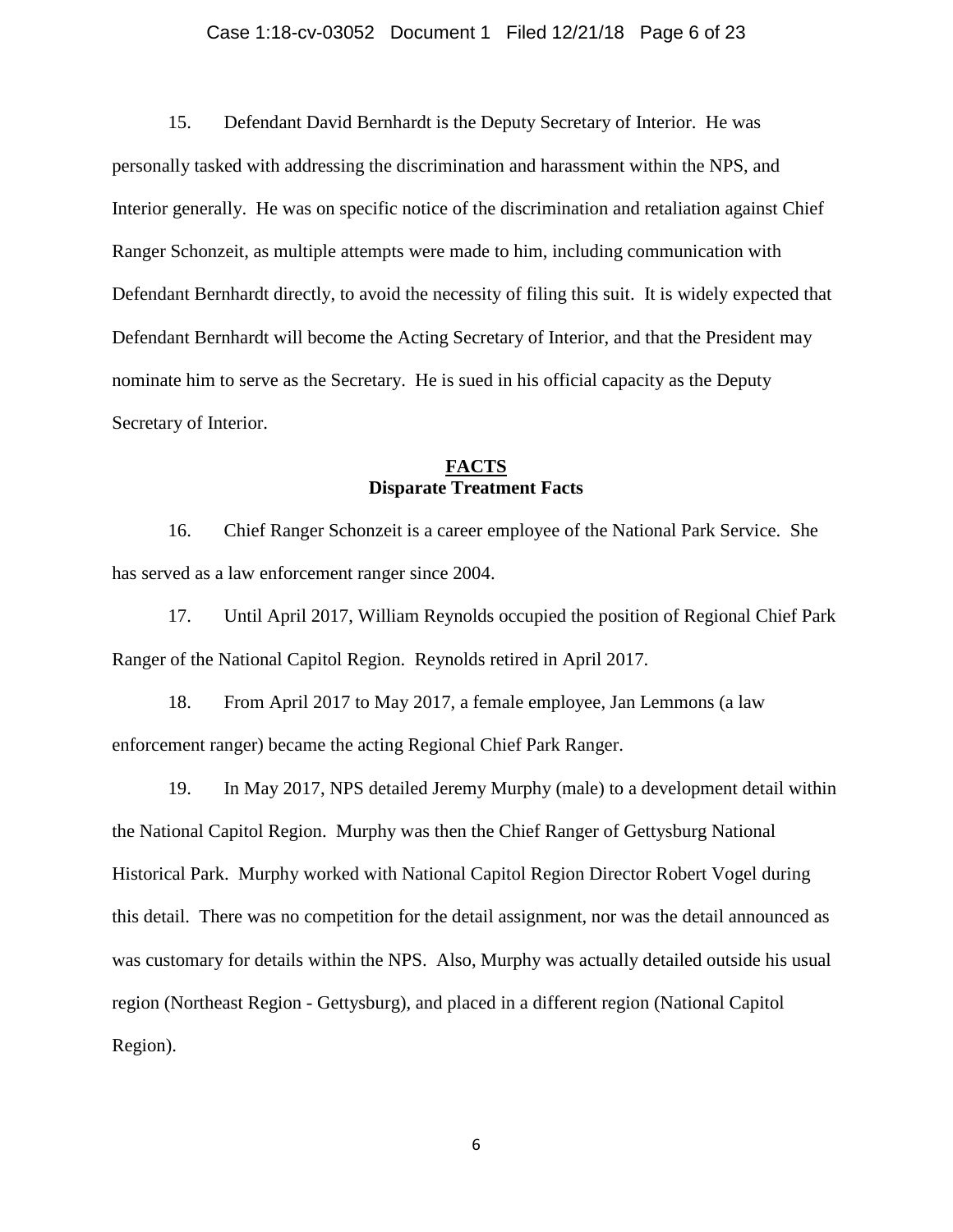### Case 1:18-cv-03052 Document 1 Filed 12/21/18 Page 7 of 23

a. Upon information and belief, Murphy is a referenced supervisory employee in the [Department of Interior's Office of Inspector General Report of Investigation](https://www.doioig.gov/sites/doioig.gov/files/WebRedacted_GettysburgConflictofInterest.pdf) dated November 1, 2018, concerning demonstrated [criminal and administrative misconduct within Gettysburg](https://www.doioig.gov/reports/allegations-conflict-interest-gettysburg-national-military-park)  [National Military Park.](https://www.doioig.gov/reports/allegations-conflict-interest-gettysburg-national-military-park) A full copy of the redacted Report of Investigation may be read at the following hyperlink:

[https://www.doioig.gov/sites/doioig.gov/files/WebRedacted\\_GettysburgConflictofInterest.pdf.](https://www.doioig.gov/sites/doioig.gov/files/WebRedacted_GettysburgConflictofInterest.pdf) The allegation of this subparagraph a. is made upon information and belief because the public version of the OIG Report of Investigation has been redacted. Plaintiff has made a request for a non-redacted version of this ROI through the Freedom of Information Act in December 2018, but this request remains pending as of the date of suit being filed. An non-redacted version will be demanded through discovery in this lawsuit.

20. On October 17, 2017, the NPS announced the vacancy position for a GS-14 Supervisory Park Ranger position, which was to serve as the Regional Chief Ranger of the National Capitol Region. (Announcement #NC-1616-NCRO-18-10062636 – hereinafter "AN#2636").

21. On October 20, 2017, Chief Ranger Schonzeit (who was then Deputy Chief Ranger of Liberty Bell – Independence National Historical Park, and the acting GS-14 Chief Ranger at Independence) applied for AN#2636. Chief Ranger Schonzeit had previously been a GS-13 for more than 52 consecutive weeks. As of that date, she supervised 35 Rangers, 25 dispatchers, and oversaw a multi-million dollar armed guard contract (with dozens of guards). As Acting Chief Ranger, and the Deputy Chief Ranger, Schonzeit directed a 24x7 urban law enforcement operation of one of America's most iconic treasures, the Liberty Bell and Constitution Hall, the very place where our country's constitution, including the equal protection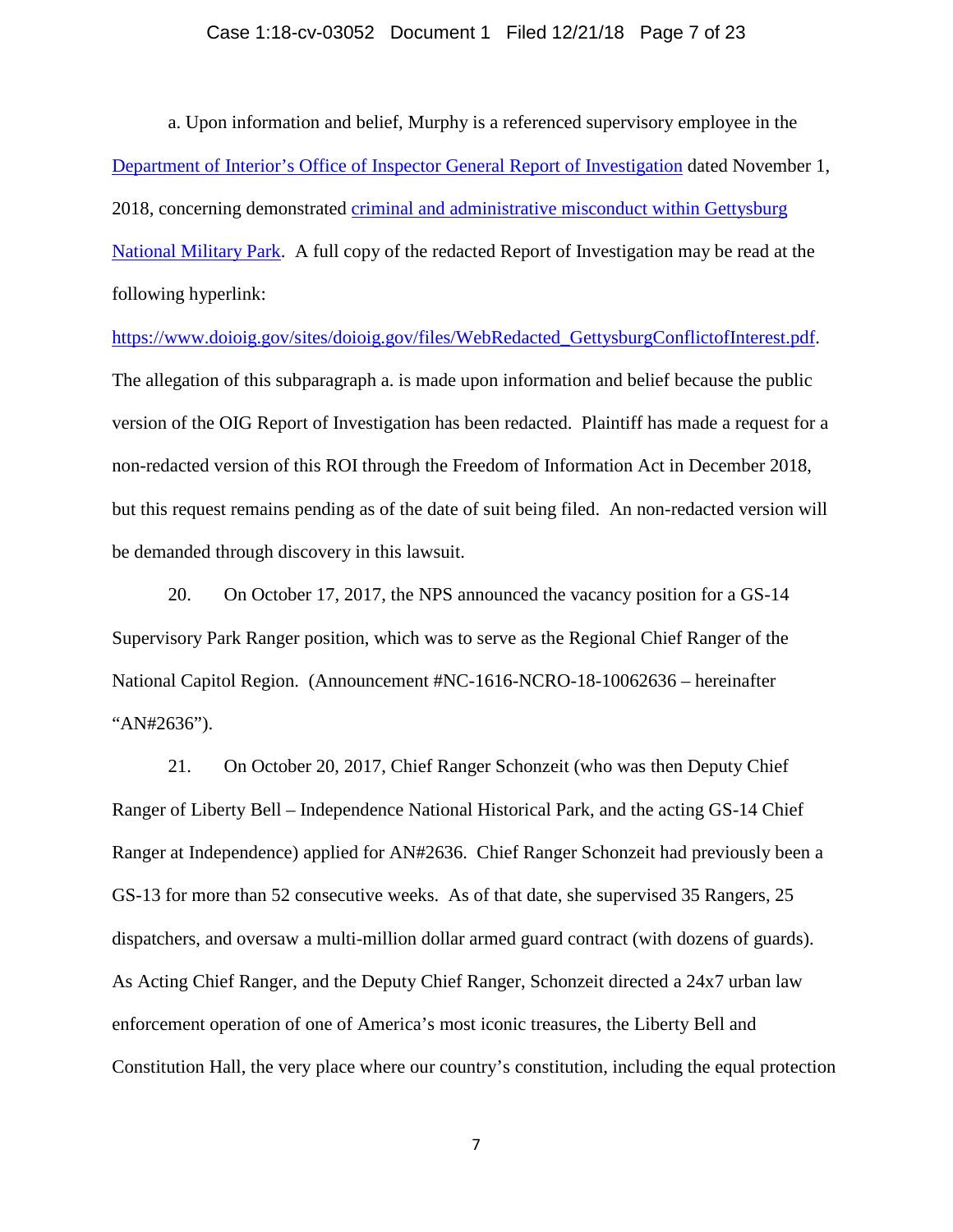## Case 1:18-cv-03052 Document 1 Filed 12/21/18 Page 8 of 23

clause, was drafted. This operation was, other than the National Capitol Region, the largest urban icon park law enforcement operation within the NPS. She was thus highly qualified for the vacancy.

22. On October 25, 2017, Plaintiff's husband, himself a supervisory law enforcement officer with the United States Park Police ("USPP") (which shares law enforcement authority over the National Capitol Region, and is a unit of the NPS) spoke to USPP Chief Robert Maclean, who advised him that Regional Director Vogel wanted to hire Jeremy Murphy (a GS-12) for the open Regional Chief Park Ranger position in the National Capitol Region. Maclean and Schonzeit's husband noted in conversation that Murphy was not qualified for the position, as Murphy did not have 5[2](#page-7-0) weeks time in grade as a GS-13. $^2$ 

23. AN#2636 was originally scheduled to close on October 31, 2017, but it was extended to November 7, 2017.

24. Then, on November 2, 2017, Plaintiff received an email indicating that AN#2636 had been canceled; that a new announcement would be issued on November 3, 2017; and that Plaintiff would have to reapply for the positon.

25. On November 3, 2017, a new announcement was issued under NC-1616-NCRO-18-10076434-ST hereinafter "AN#6434") for a GS-13/14 Supervisory Regional Chief Ranger position.

26. By re-announcing the position as a career ladder position (ie, a position advertised at two different ranks), the NPS violated recent Office of Personnel Management findings, which

<span id="page-7-0"></span><sup>&</sup>lt;sup>2</sup> It should be noted that since the conversation between Plaintiff's husband and the Chief of the U.S. Park Police was reported to Department of Interior OIG and EEO investigators, Plaintiff's husband has himself been subjected to prohibited reprisal regarding the terms and conditions of his ongoing employment with the NPS. His reprisal complaint remains pending, and will likely be litigated before the Merit Systems Protection Board or this Court in a future litigation filing.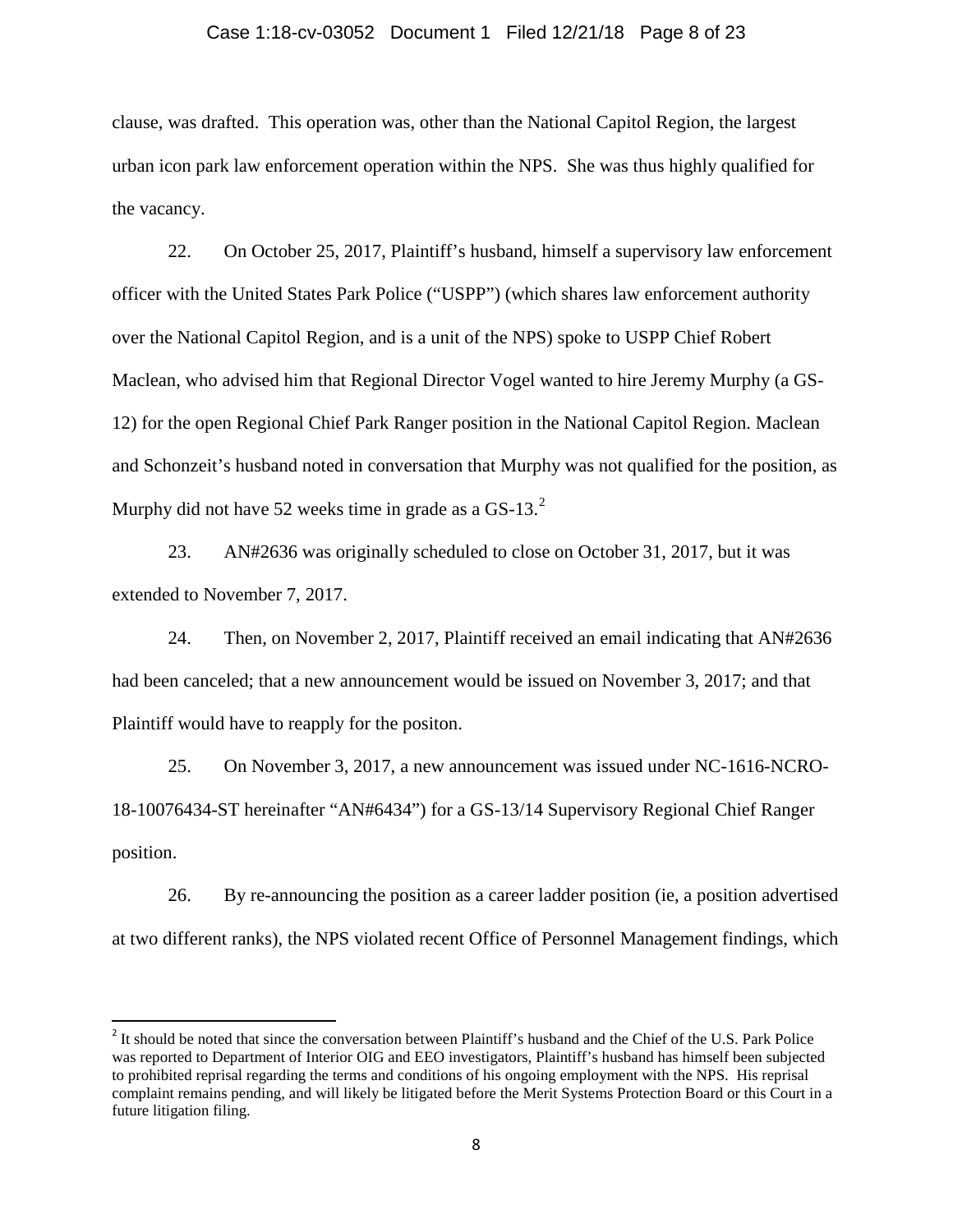### Case 1:18-cv-03052 Document 1 Filed 12/21/18 Page 9 of 23

held that such career ladder announcements were not legally appropriate (because it could lead to discrimination, as alleged here).

27. By re-announcing the position as a career ladder position, the NPS also violated its own internal agency guidance which prohibited the announcement of such positions as a career ladder.

28. On November 3, 2017, Dafina Williams (NPS HR Specialist) advised Plaintiff that the Agency had received a sufficient number of applications for the AN#2636. However, the position was reposted as a GS 13/14 (under AN#6434) because Regional Director Robert Vogel had intervened and instructed the NPS HR to reissue the announcement.

29. On November 5, 2017, Plaintiff applied for AN#6434.

30. Plaintiff's name appeared on the Certification list, along with 13 other employees.

31. Plaintiff was initially interviewed by three male law enforcement employees, to wit: Rick Slade; Charles Cuvelier; and Steven Booker. Thereafter, Plaintiff submitted to interviews with Ms. Cucurullo and Ms. Mendson-Ielmini, neither of whom had direct law enforcement experience, and reported directly to Regional Director Vogel.

32. The Agency selected Mr. Murphy for AN#6434.

33. At the time of his selection, Mr. Murphy was a GS-12 (i.e. a lower grade than Plaintiff). In addition, he supervised only three GS-9 Rangers. The park where Mr. Murphy worked (Gettysburg) was not an icon park, and did not have any complex law enforcement or urban operations, in stark contrast to the National Capitol Region (Washington, DC) and the Liberty Bell and Independence National Historical Park (located in downtown Philadelphia).

34. At the time of her non-selection, Chief Ranger Schonzeit was an acting GS-14 Chief Park Ranger (and the permanent Deputy Chief Ranger). She met each requirement for the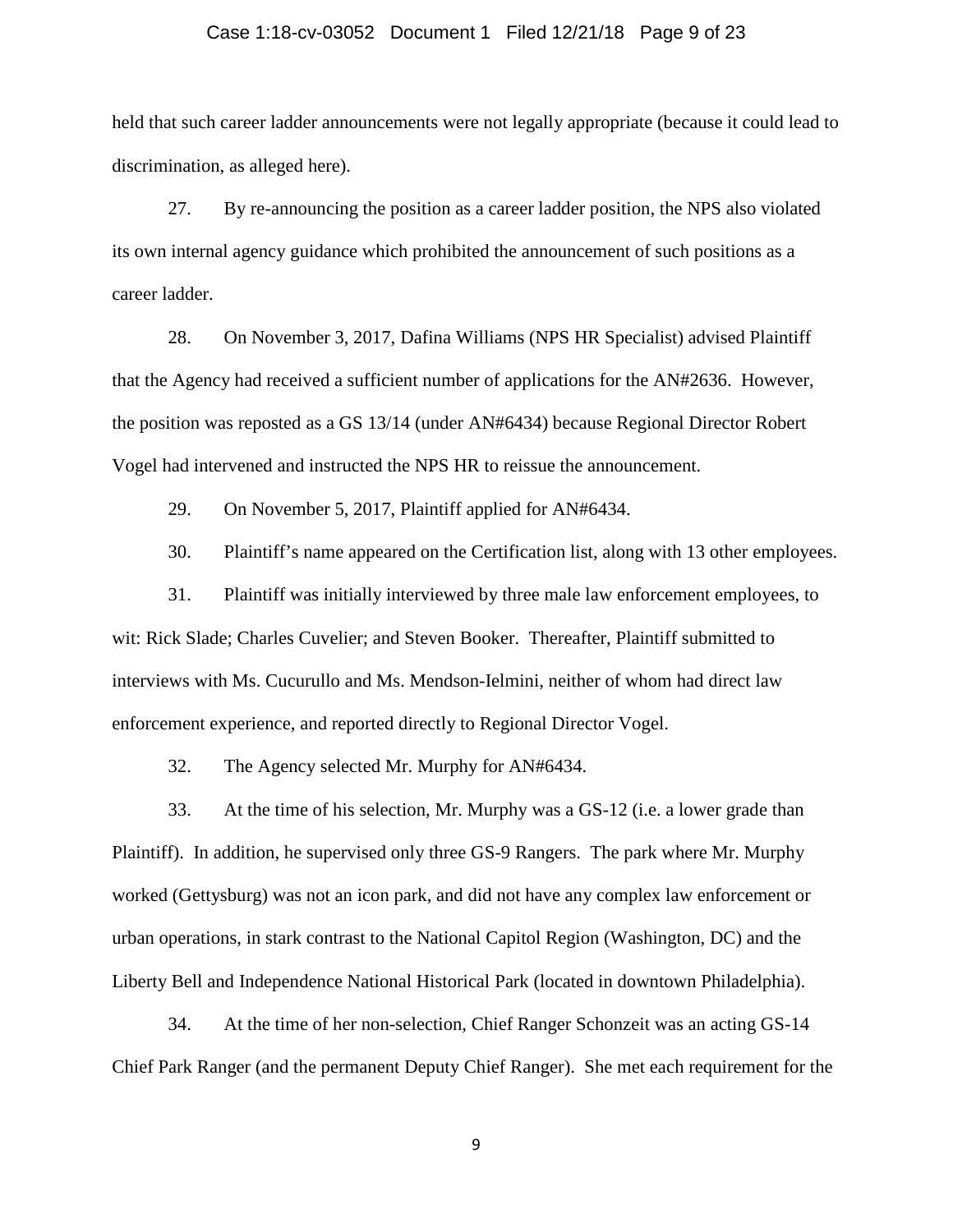#### Case 1:18-cv-03052 Document 1 Filed 12/21/18 Page 10 of 23

Regional Chief Park Ranger vacancy: she had previously been a GS-13 for 52 weeks. She supervised 35 Rangers, 25 dispatchers, and oversaw multi-million-dollar armed guard contract (with dozens of guards). Chief Ranger Schonzeit worked at a large urban icon park (which are the parks where national symbols are housed, for which there are 5 parks out of 415 parks or sites).

35. At the time of her non-selection, Chief Ranger Schonzeit was more qualified and she had more experience than Mr. Murphy in managing a large complex law enforcement organization both in an icon and urban environ such as Washington, DC. Mr. Murphy had no such qualifications and experience (and in fact, he worked in a small rural national historical park in Gettysburg, Pennsylvania).

a. At the time of her non-selection, a Department of Interior OIG criminal investigation into conflicts of interest was well underway into Gettysburg National Military Park management. Upon information and belief, this investigation included allegations of misconduct by Jeremy Murphy, the person selected to be the Regional Chief Ranger of the National Capitol Region instead of Plaintiff. Defendants knew or should have known of this investigation, as they were informed of the ongoing investigation by the Acting Inspector General. Ultimately, on November 1, 2018, the allegations of criminal conflicts of interest were determined to exist, and a referral for criminal prosecution of one or more supervisory park rangers located in Gettysburg National Military Park were made to the Department of Justice. *See* 

[https://www.doioig.gov/sites/doioig.gov/files/WebRedacted\\_GettysburgConflictofInterest.pdf.](https://www.doioig.gov/sites/doioig.gov/files/WebRedacted_GettysburgConflictofInterest.pdf) This investigation, and the investigation's conclusions, is additional evidence that Murphy was not as qualified for the position of Regional Chief Ranger as Plaintiff.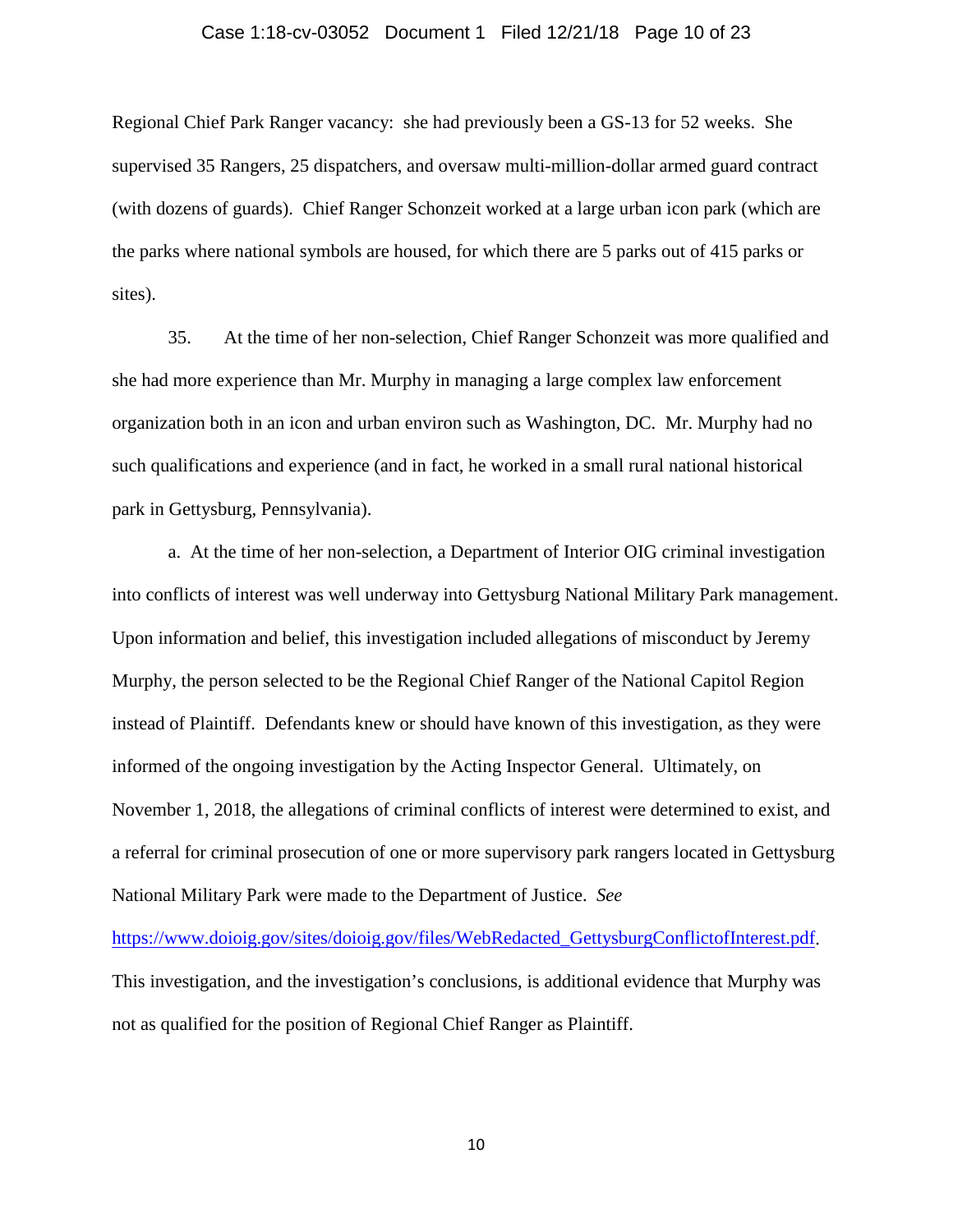### Case 1:18-cv-03052 Document 1 Filed 12/21/18 Page 11 of 23

36. Shortly after her non-selection as Regional Chief Ranger of the National Capitol Region, Schonzeit was selected as the permanent Chief Ranger of Independence National Historical Park, where she is assigned as of the date of this Complaint. It should be noted that this position is at the same rank and has the same qualifications as the Regional Chief Ranger position in the National Capitol Region. The difference is that it is located in the Northeast Region, which is headed by a different Regional Director, one that did not discriminate. The other difference is that her daughter and husband are located in the National Capitol Region. In other words, she was torn from her family because she had to choose to move to be promoted, when she should have been able to be promoted in her own home commuting area, but for the discrimination alleged here, to be both a federal employee and a mother. This is not the law, and should not be required of female park rangers anymore within the NPS.

37. Chief Ranger Schonzeit's selection at Independence is contemporaneous proof that she is exceedingly well qualified for the position of Regional Chief Ranger of the National Capitol Region. She was not selected because she was a woman, and because senior NPS management, including Regional Director Vogel, intended to hire a man, even if this man was not as well qualified, and upon information and belief, even if this man was under criminal investigation, or participated in conflicts of interest within the NPS.

#### **Disparate Impact Facts**

38. The Defendants are responsible for establishing the terms and conditions of employment that relate to the promotion of park rangers on a nationwide basis.

39. The Defendants have maintained and continue to maintain the selection procedures for promotion of park rangers.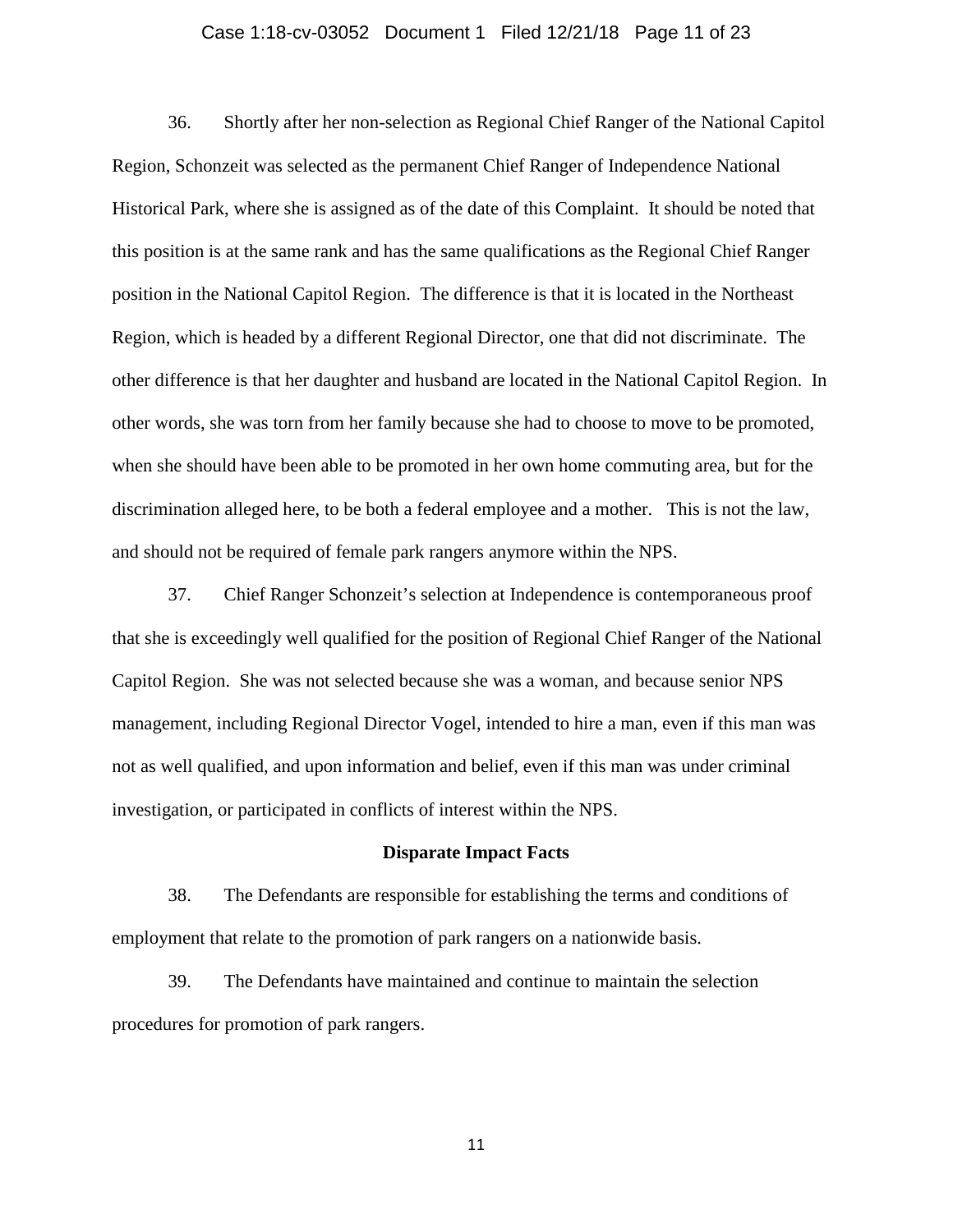### Case 1:18-cv-03052 Document 1 Filed 12/21/18 Page 12 of 23

40. In order to select applicants for promotion at the National Park Service, the Defendants used (and continue to use) a process whereby a select applicant is placed on a detail for a temporary period of time. During the time that the applicant is on detail, he (and almost always a he) is able to make connections with management officials who will then be responsible for promoting him. In addition, the detail assignments then afford the applicant with work duties that make him attractive for open management positions.

41. In addition to the foregoing, in order to select applicants for promotion at the National Park Service, the Defendants have used (and continue to use) the practice whereby the open positions are re-advertised at different grade levels, using different announcement numbers, and different criteria. The Defendants will routinely modify (or ignore) the OPM standard operating procedures in terms of culling eligible applicants for promotion. This is done to discriminate, or has the disparate impact of discriminating, even if this is not the intended purpose.

42. In addition to the foregoing, in order to select applicants for promotion at the National Park Service, the Defendants used (and continue to use) the practice of interviewing applicants for promotions based on subjective impressions rather than objective measures (such as experience in urban law enforcement operations, protection of icon locations, or financial management skills over large park operations). Indeed, the Defendants permit interviewers to use subjective questionnaires to select applicants. The Defendants' interview process intentionally or unintentionally favors male (over female) applicants.

43. The difference between the male and female promotion rate as park rangers is statistically significant on a nationwide basis.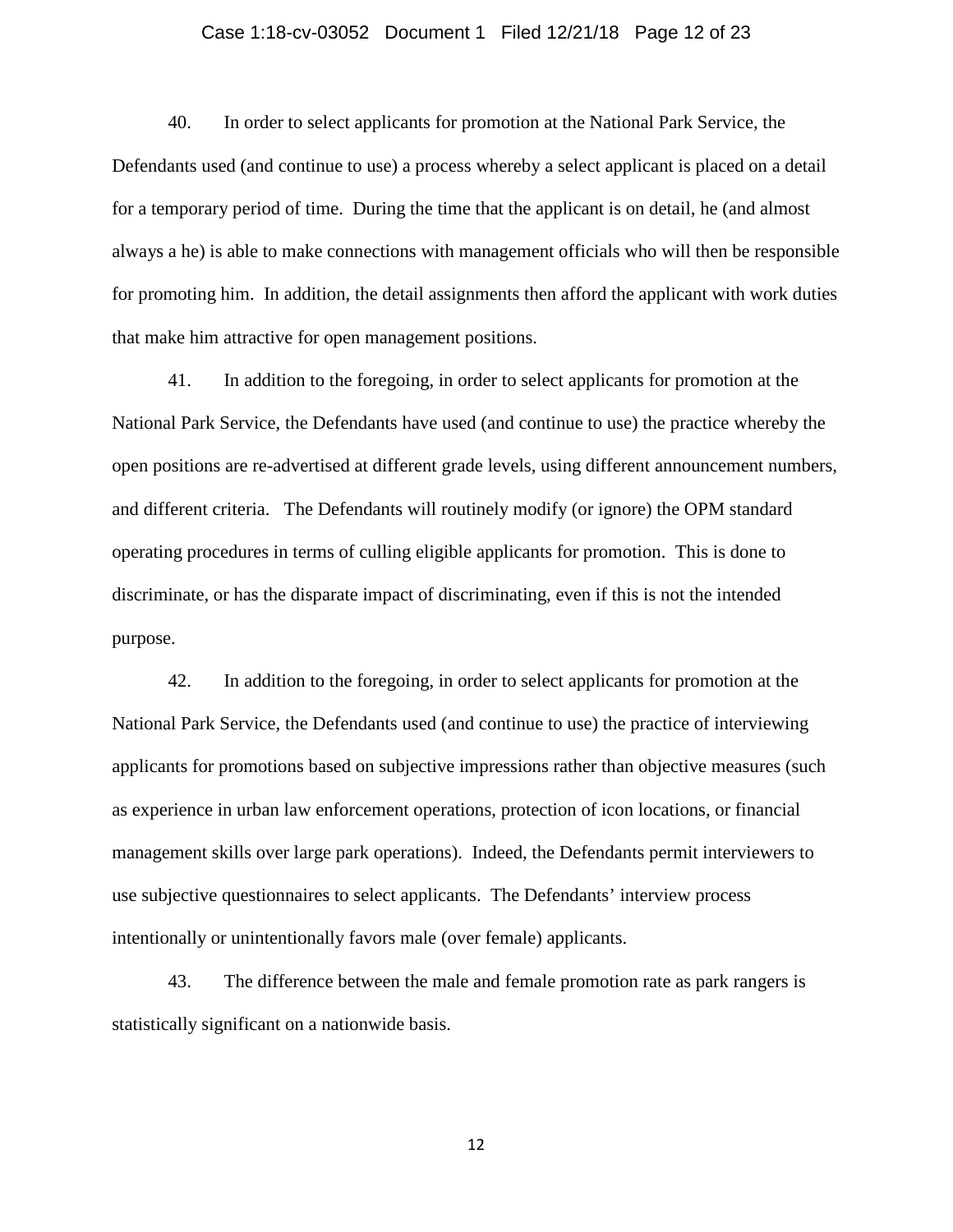### Case 1:18-cv-03052 Document 1 Filed 12/21/18 Page 13 of 23

44. As a direct result of the foregoing practices, male applicants are promoted at significantly higher rates the female applicants on a nationwide basis.

45. As a direct result of the foregoing practices, male applicants hold virtually all senior management law enforcement positions within the National Park Service.

46. Female employees at the National Park Service have navigated the complex maze of pre-promotion details, canceling and reposting job announcements and the interview process at statistically lower rates than their male counterparts. As a consequence, female employees are less likely to proceed through the selection processes and are less likely to be promoted.

47. The Defendants continue to utilize the same process for selection of its employees to this date. They are on actual knowledge of the complaints of discrimination in this case, but have taken no steps to address the specific and general injustices that exist here.

48. Through the use of the foregoing procedures, the Defendants have engaged in a pattern and practice of discrimination in the promotion of female employees to senior management positions at the National Park Service.

49. In the instant Complaint, Plaintiff challenges the Defendants' use of its detail procedures (or lack thereof); its decision to ignore OPM guidelines and audit conclusions; its decision to fail to follow its own human resources guidance; its decision to cancel and readvertise open positions; and its unlawful implementation of NPS promotion policy. The Defendants' employment practices as practiced in the instant case resulted in Plaintiff not receiving a promotion to the Supervisory Regional Chief Ranger position (under the job announcements referenced above).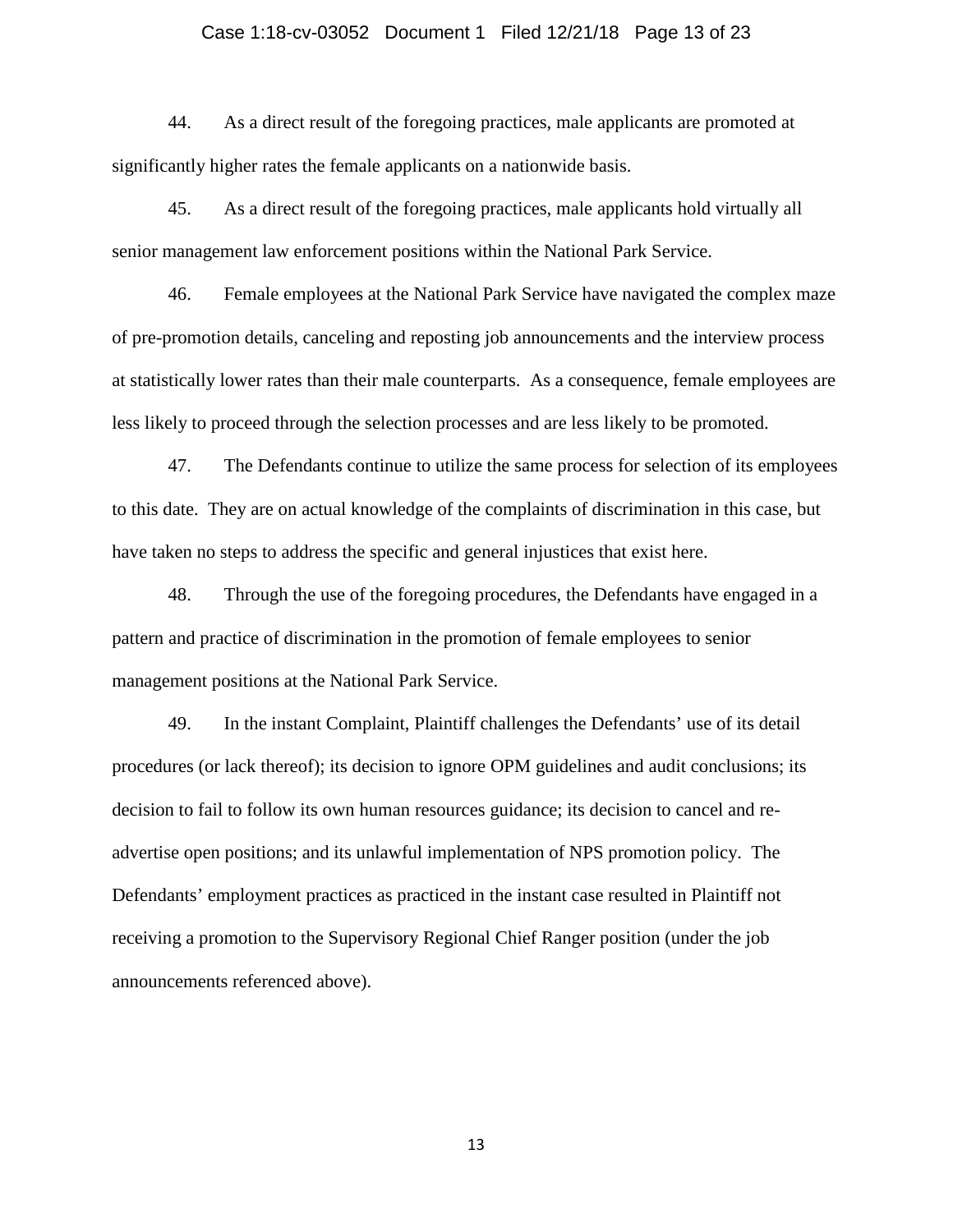#### Case 1:18-cv-03052 Document 1 Filed 12/21/18 Page 14 of 23

50. The Defendants continue to use the same practices that result in the non-selection of female employees to management positions, and these practices have had (and continue to have) an adverse impact on females.

51. Defendants' use of the practices identified above are not job-related for the supervisory positions at the National Park Service. Defendants' use of these procedures are not consistent with business or governmental necessity, and do not meet the requirements of Section 703(k) of Title VII, 42 USC 2003-2k.

52. Defendants have available alternatives for the screening and the promotion of employees, that have less disparate impact on females and would still serve the Defendants' legitimate interest.

53. Defendants have and continue to use policies and practices that discriminate against women and that deprive or tend to deprive women of employment opportunities because of their sex in violation of Title VII, 42 USC 2000e-2, including, among other ways:

- a. By failing or refusing to promote women for supervisory management positions on the same basis as men.
- b. By using its promotion practices (detailing employees, ignoring OPM guidance, audits, or regulations, ignoring NPS human resources guidance, re-advertising positions, and the use of subjective qualifications), the result has been a disparate impact upon women. Such results are not consistent with business or governmental necessity, or job requirements.
- c. By failing or refusing to take appropriate action to correct the present effects of Defendants' past (and ongoing) discriminatory policies and practices;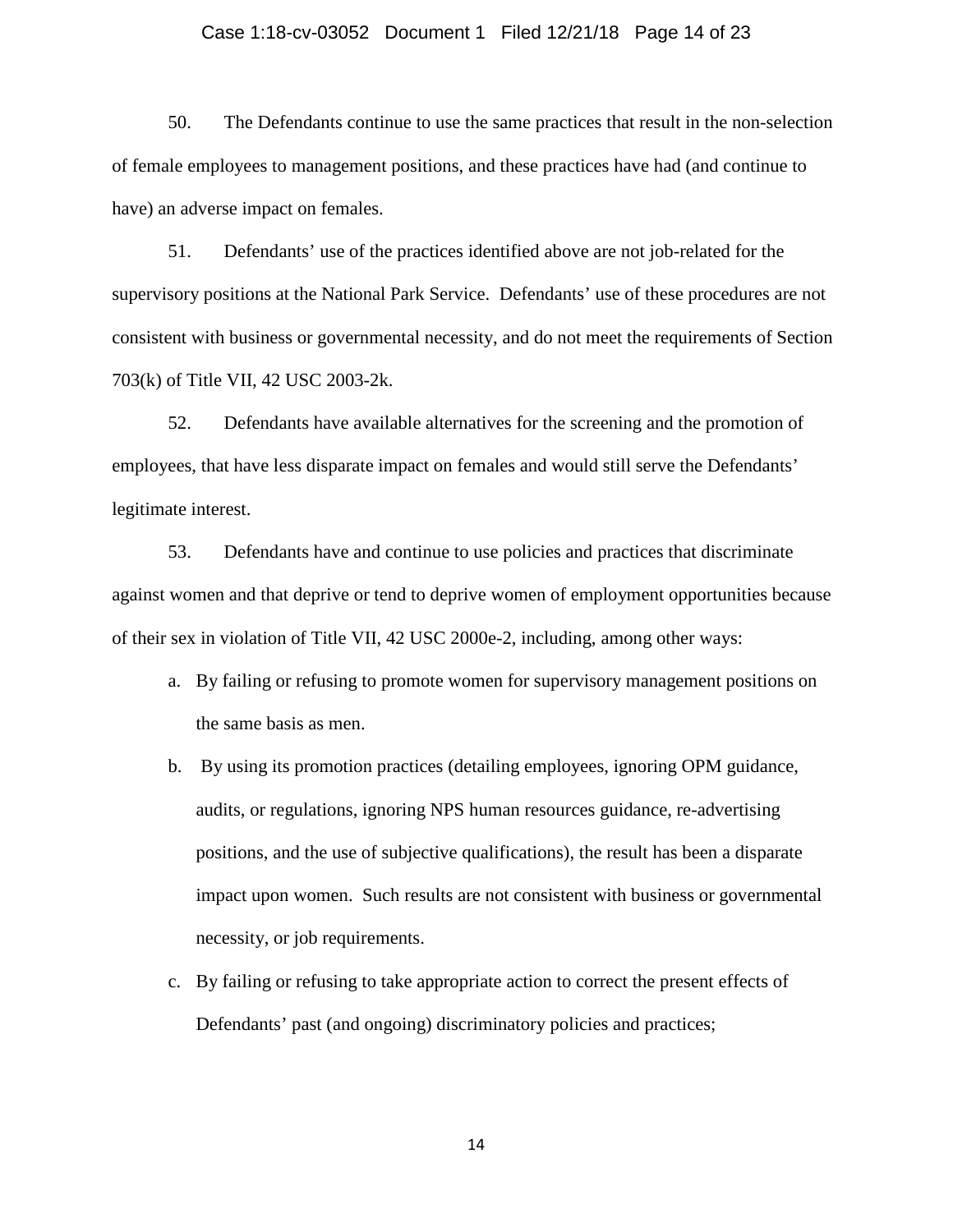d. By failing or refusing to make whole female employees for promotion who have been harmed by unlawful employment practices referenced above.

54. The policies and practices referenced above constitute a pattern and practice of resistance to the full enjoyment by women of their rights to equal employment opportunities, irrespective of sex, in violation of 42 USC §2003-2. The pattern and practice is of such a nature that the practices deny female employees of the rights secured by Title Tile VII.

# **CLAIMS FOR RELIEF COUNT I Disparate Treatment Discrimination Under Title VII (Sex)**

55. Plaintiff incorporates paragraphs 1 through 54 by reference as if fully set forth herein.

56. This cause of action arises under Title VII of the Civil Rights Act of 1964, 42 USC §2000e-16, et seq.

57. Plaintiff was subjected to disparate treatment as it relates to the Defendant Agency's decision to cancel Vacancy Announcement #NC-1616-NCRO-18-10062636.

58. Plaintiff is female.

59. Agency management advised that it had ostensibly pre-selected Mr. Murphy (a male employee) rather than other applicants for the open position.

60. OPM had advised the Agency that the position could not be posted as a career ladder GS-13/14 position. Rather, it had to be posted at the target level (GS-14). NPS then issued human resources guidance directing that such positions must be posted at the target level. In direct contravention of these OPM and NPS guidelines, the Agency canceled the GS-14 announcement and posted the position as a GS 13/14. The Agency management circumvented its own guidance, as well as OPM guidelines. The purpose of these guidelines and guidance was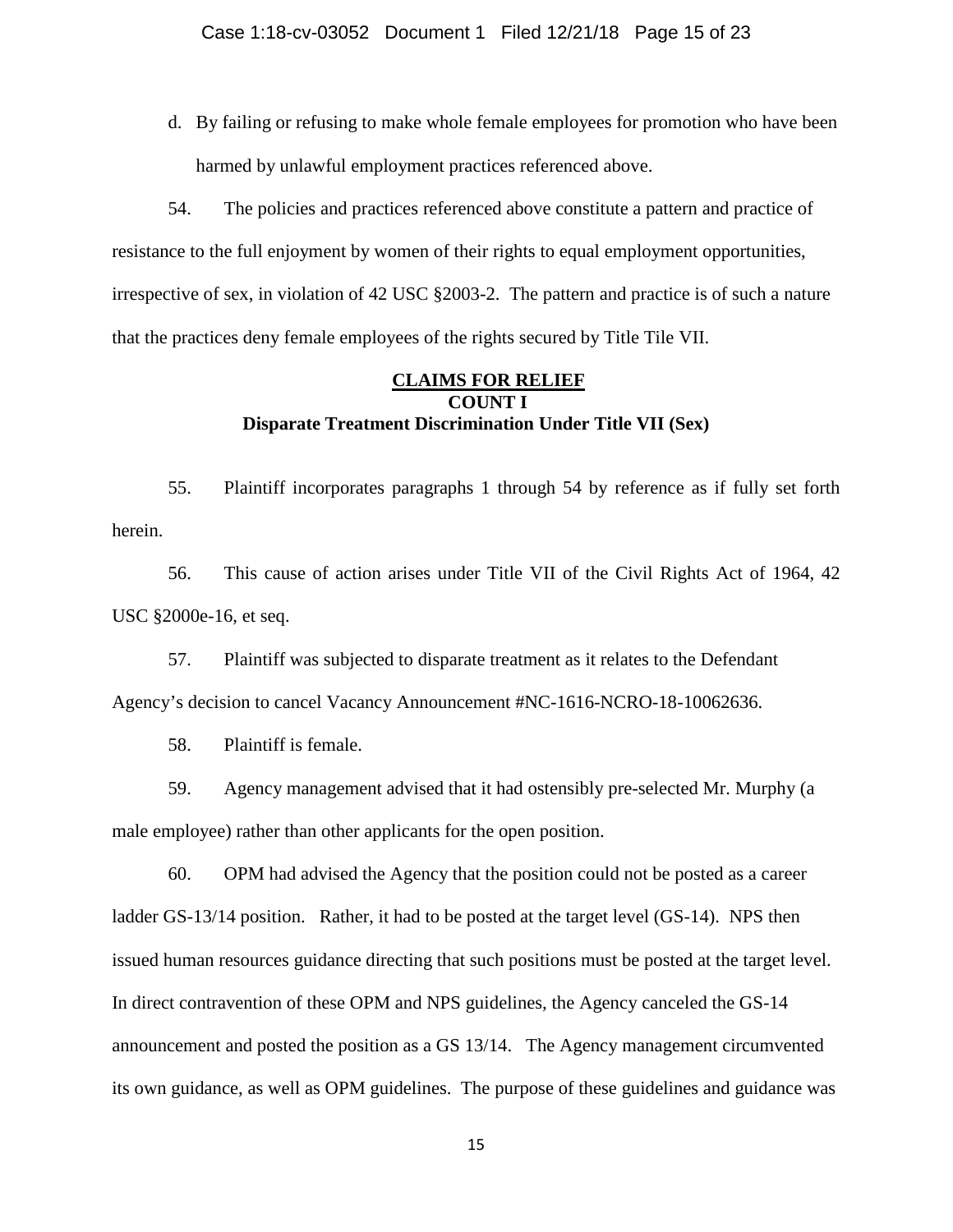### Case 1:18-cv-03052 Document 1 Filed 12/21/18 Page 16 of 23

to prevent the very actions that took place here – intentional or unintentional preference shown to male applicants.

61. The circumstances under which the announcement was canceled and re-advertised evidence an intention to discriminate. At the end of the day, Plaintiff (a female) was not selected for the position, and Mr. Murphy, (Male) was selected for the position.

62. With respect to AN#6434, the Plaintiff was subject to discrimination when she was not selected for the position based on her gender. In contrast to Mr. Murphy, the Plaintiff had superior qualifications experience, work history, and time in grade.

63. Defendant's illegal discrimination and retaliation has caused Plaintiff to suffer irreparable loss and injury including, but not limited to, economic loss, humiliation, embarrassment, emotional distress, physical harm and deprivation of her right to employment opportunities. In addition, the Defendant's discriminatory and retaliatory treatment of Plaintiff resulted in loss of pay, retirement benefits, job training, job progression and financial injury.

# **COUNT II Disparate Impact Discrimination Under Title VII (Sex)**

64**.** Plaintiff incorporates paragraphs 1 through 63 by reference as if fully set forth herein.

65**.** In the instant case, Plaintiff applied for and was denied a promotion to a senior supervisor management position under two job announcements.

66. In its employment, hiring and promotion practices, the Defendant utilized the practices described above.

67. The Agency placed Mr. Murphy on a detail for several months just prior to his application.

68. The Agency ignored OPM directives, and its own internal agency policies.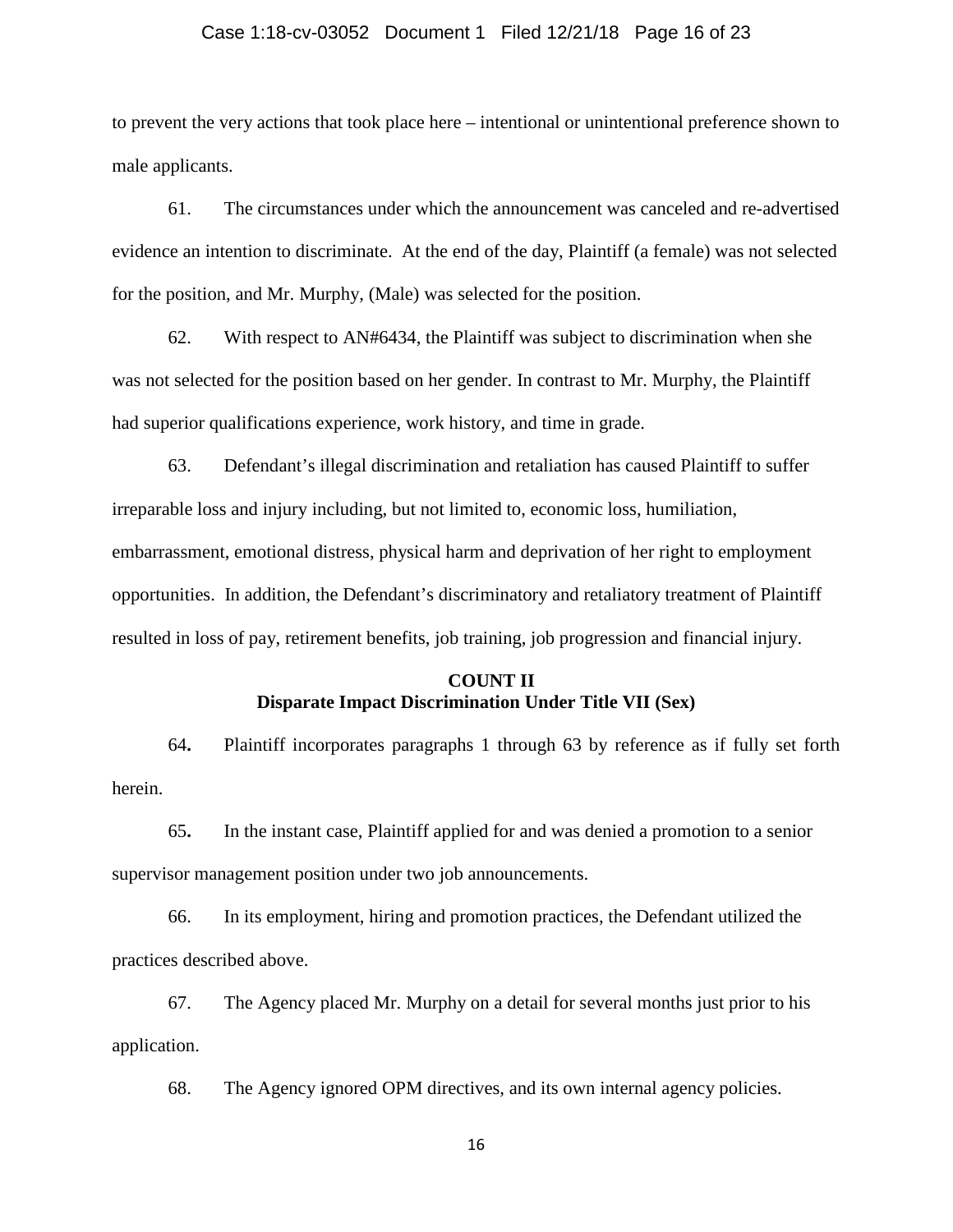### Case 1:18-cv-03052 Document 1 Filed 12/21/18 Page 17 of 23

69. The Agency re-advertised the position to afford male employees a far greater likelihood of applying for and obtaining the promotion. Mr. Murphy did not make the initial certification list, and was only able to apply for the promotion when the Agency canceled the initial announcement and re-advertised the position.

70. The Agency utilized subjective factors in its interview process.

71. As a direct result of the foregoing, the Agency imposed a set of impediments to obtain a promotion for Plaintiff as a female employee, which, in turn, led to her non-selection.

72. Defendants' illegal discrimination and retaliation has caused Plaintiff to suffer irreparable loss and injury including, but not limited to, economic loss, humiliation, embarrassment, emotional distress (requiring therapy and treatment), physical harm and deprivation of her right to employment opportunities. In addition, the Defendants' discriminatory and retaliatory treatment of Plaintiff resulted in loss of pay, retirement benefits, job training, job progression and financial injury.

# **COUNT III Retaliation**

73. Plaintiff incorporates paragraphs 1 through 72 by reference as if fully set forth herein.

74. Between January and April 2015, Plaintiff served as the Acting Chief Ranger at Catoctin Mountain Park (Maryland), the location of Camp David, the President's retreat. In 2015, Plaintiff applied for the position of Chief Ranger, which had been posted as a GS-11/12 position.

75. Plaintiff worked as the Acting Chief Ranger for several months. Plaintiff fully expected that she would be promoted to the Chief Ranger position. However, on or about April 22, 2015, NPS Superintendent Poole called the acting division chiefs into a meeting, and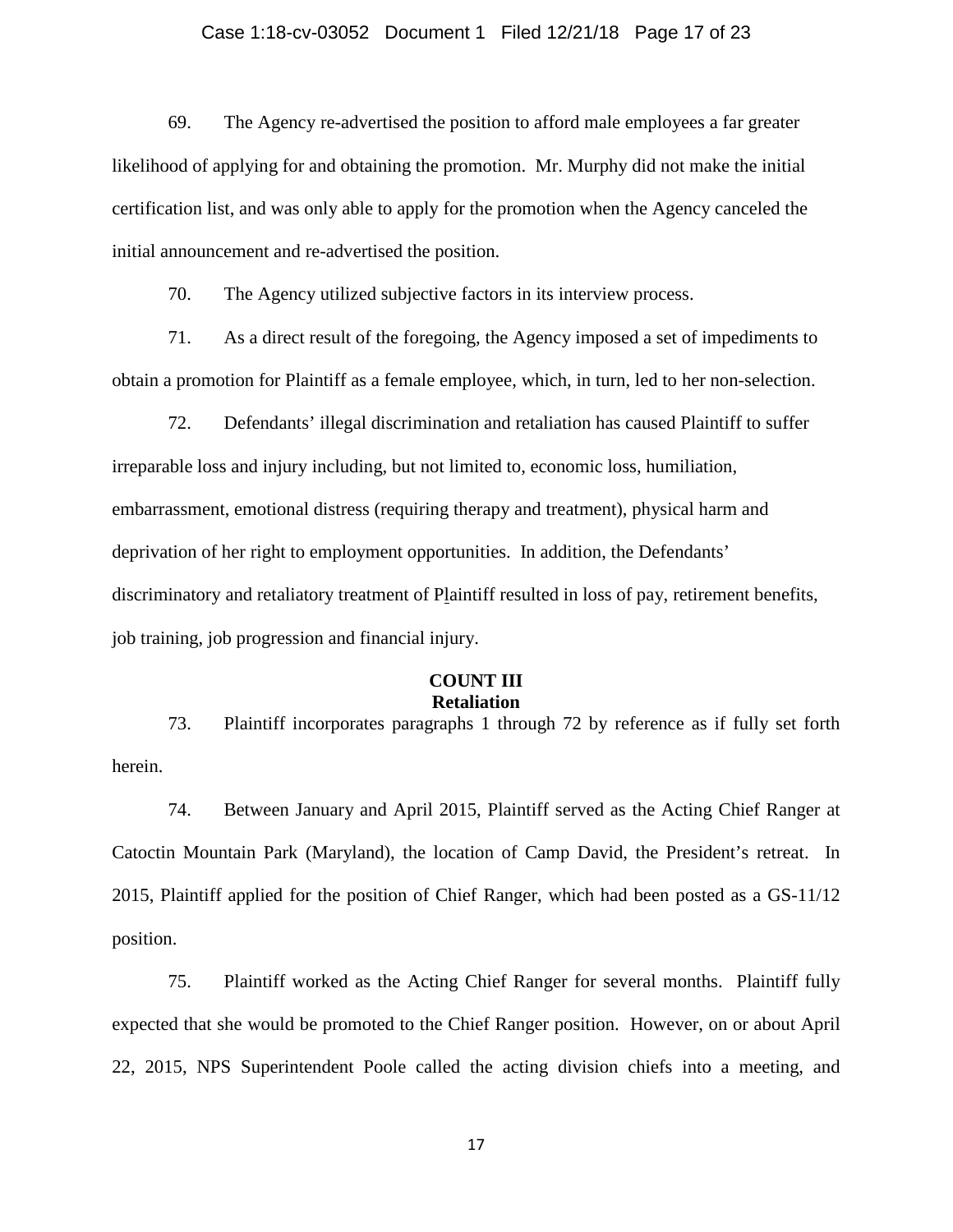### Case 1:18-cv-03052 Document 1 Filed 12/21/18 Page 18 of 23

publicly announced (in the presence of Plaintiff and her colleagues) that he had selected Jeffrey Filosa as the new Chief Ranger.

76. At the time of his promotion, Jeffrey Filosa (male) in 2015 was working as a GL-9 field ranger at the Great Smoky Mountains National Park. He had less than two years of full time National Park Service experience, and he had no supervisory experience. In contrast, Plaintiff had superior qualifications, including supervisory experience and more time with the Agency.

77. Following her non-selection for the Chief Park Ranger position in 2015, Plaintiff asked Superintendent Poole why she was not selected. Mr. Poole advised Plaintiff *"I have hired women in the past, and I do not believe women should be in law enforcement leadership positions."* Poole was close friends, and directly supervised by National Capitol Region Director Robert Vogel, the same leader referenced throughout this complaint.

78. Plaintiff was mortified by her non-selection in 2015, but chose not to rock the boat. This is because the NPS has a long and storied history of reprising against those who report misconduct within the ranks of the agency. *See, e.g., [http://www.washingtonpost.com/wp](http://www.washingtonpost.com/wp-dyn/content/article/2011/01/31/AR2011013105506.html)[dyn/content/article/2011/01/31/AR2011013105506.html.](http://www.washingtonpost.com/wp-dyn/content/article/2011/01/31/AR2011013105506.html)* Rather, Plaintiff made the difficult decision to remain silent and to seek employment outside the National Capitol Region (and she transferred to the Northeast Region). In doing so, she was forced to choose her career over her role as a soon-to-be mother to a young child. This is a decision no national park ranger should ever again be required to take because of illegal discrimination.

79. In October 2017, Plaintiff applied for the Regional Chief Ranger position in the National Capitol Region under AN#3636. Plaintiff. This time, Plaintiff was confident that the Agency had progressed to the point where it would no longer discriminate against female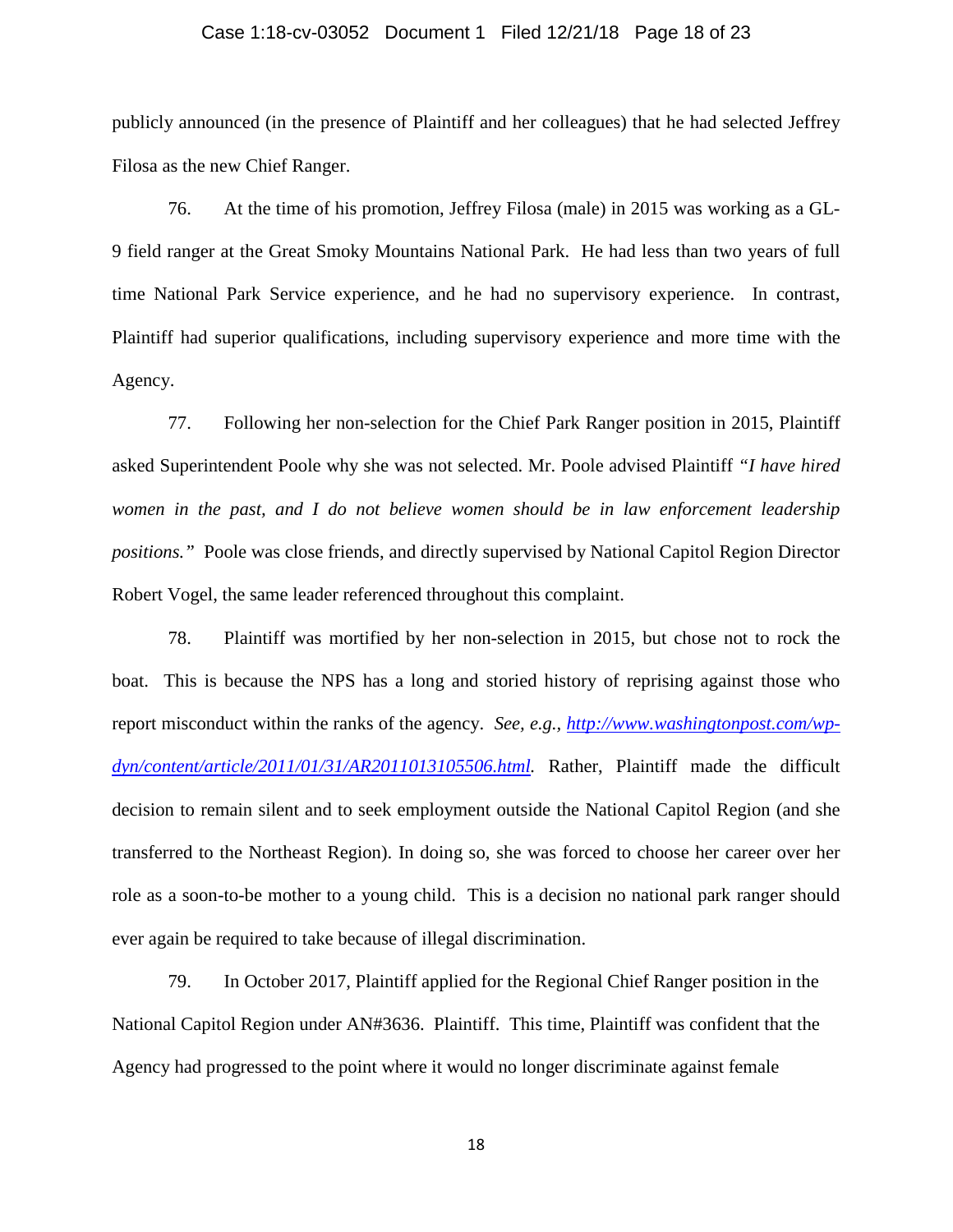### Case 1:18-cv-03052 Document 1 Filed 12/21/18 Page 19 of 23

employees based upon their gender. She was also attempting desperately to return to the Washington, DC metro area to raise her daughter , who by this point was being raised primarily by her husband and father, as she commuted from Philadelphia to Maryland on weekends.

80. On November 2, 2017, Plaintiff received an email indicating that AN#2636 had been canceled; that a new announcement would be issued on November 3, 2017; and that Plaintiff would have to reapply for the positon.

81. Plaintiff decided that she needed to pursue a discrimination case as the Agency had clearly not progressed, and it was mired in a culture of gender discrimination. She retained counsel and was determined not to allow the Agency to get away with ongoing gender discrimination.

82. On November 5, 2017 and again on November 6, 2017, Plaintiff's counsel sent an email to Agency management officials, placing them on notice that Plaintiff was the victim of gender discrimination based on her non-selection for AN#2636. Counsel requested that the Agency preserve all records pertaining to the cancelled vacancy announcement. In addition, on November 6, 2017, Plaintiff initiated EEO counseling with the Defendants' EEO Counselor.

83. In initiating the EEO counseling and sending the emails, Plaintiff was involved in protected EEO activity, and clearly was resisting unlawful discrimination.

84. Shortly after she initiated the EEO process, Plaintiff learned that many managers in National Park Service headquarters (both law enforcement and non law-enforcement) were aware of her EEO complaint (even though it should have been confidential at that point). On November 8, 2017, Jeremy Murphy "unfriended" Plaintiff on Facebook.

85. On November 5, 2017, Plaintiff applied for AN#6434.

86. On or about March 14, 2018, the Agency selected Jeremy Murphy for AN#6434.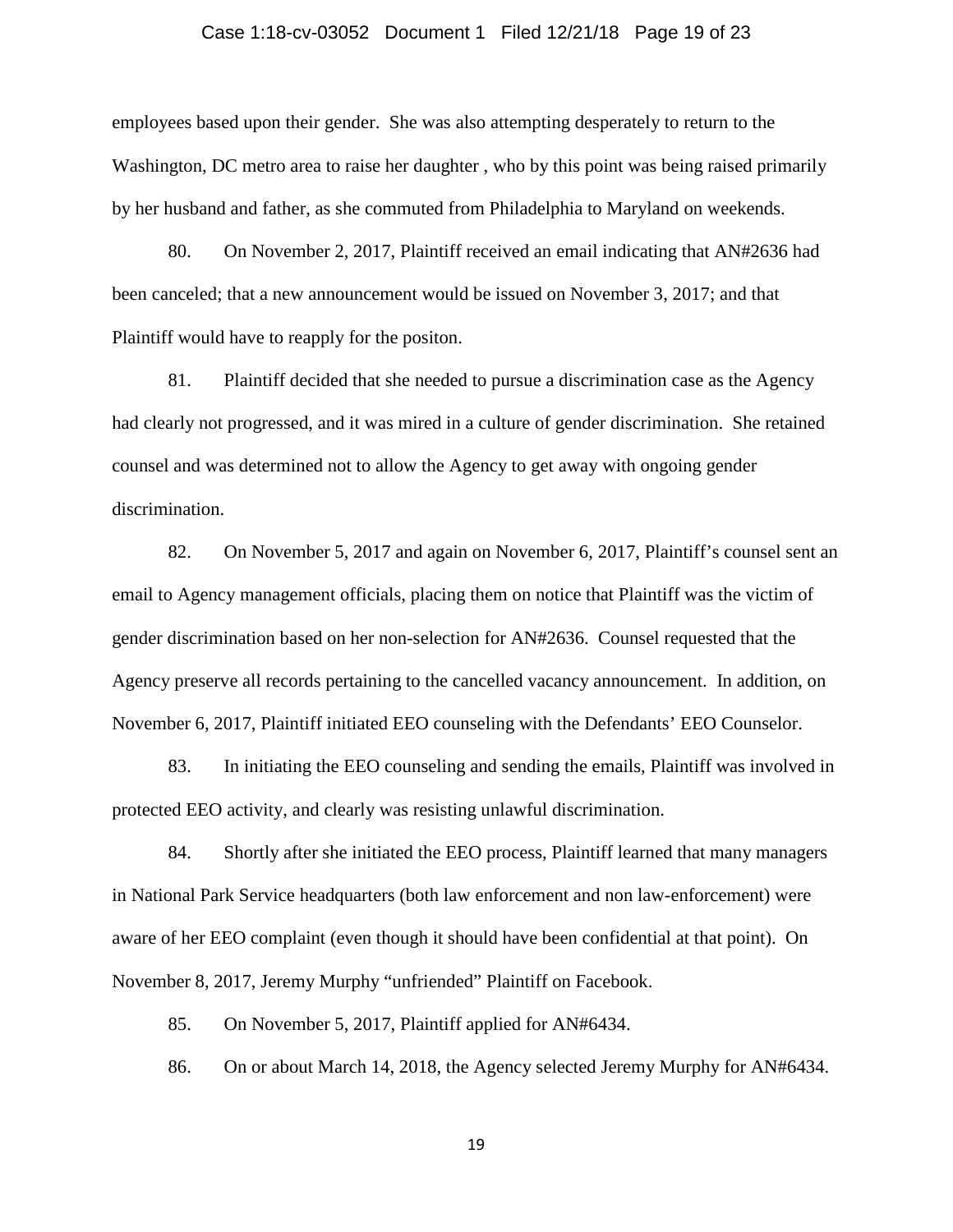### Case 1:18-cv-03052 Document 1 Filed 12/21/18 Page 20 of 23

87. After filing her EEO Complaint, Plaintiff's co-workers blackballed her. It became quite clear that managers and co-workers did not want to be in meetings with her, nor did they want to speak to her on the telephone. All such blackballing took place in NPS headquarters or the National Capitol Region, not the Northeast Region, where she was actually promoted.

88. Plaintiff was not selected for AN#6434 and this was reprisal for her prior protected activity referenced above. Plaintiff was clearly superior in qualifications to the selectee (Jeremy Murphy), including, upon information and belief, Murphy's participation in criminal or administrative conflicts of interest within the NPS. In addition, the Agency's mistreatment of Plaintiff since the filing of her EEO complaint was a direct result of her prior protected activity.

89. The aforementioned retaliation has caused Plaintiff to suffer irreparable loss and injury including, but not limited to, economic loss, humiliation, embarrassment, emotional distress (requiring therapy and treatment), physical harm and deprivation of her right to employment opportunities. In addition, the Defendants' retaliatory treatment of Plaintiff resulted in loss of pay, retirement benefits, job training, job progression and financial injury.

#### **COUNT IV Privacy Act**

90. Plaintiff incorporates paragraphs 1 through 89 by reference as if fully set forth herein.

91. Complaints of discrimination and retaliation are supposed to be confidential personnel records protected by the Privacy Act. Indeed, the Report of Investigation arising from the administrative EEO Complaints, on its face, notes that it is protected by the Privacy Act. Nonetheless, numerous officials throughout the Department of Interior and NPS have become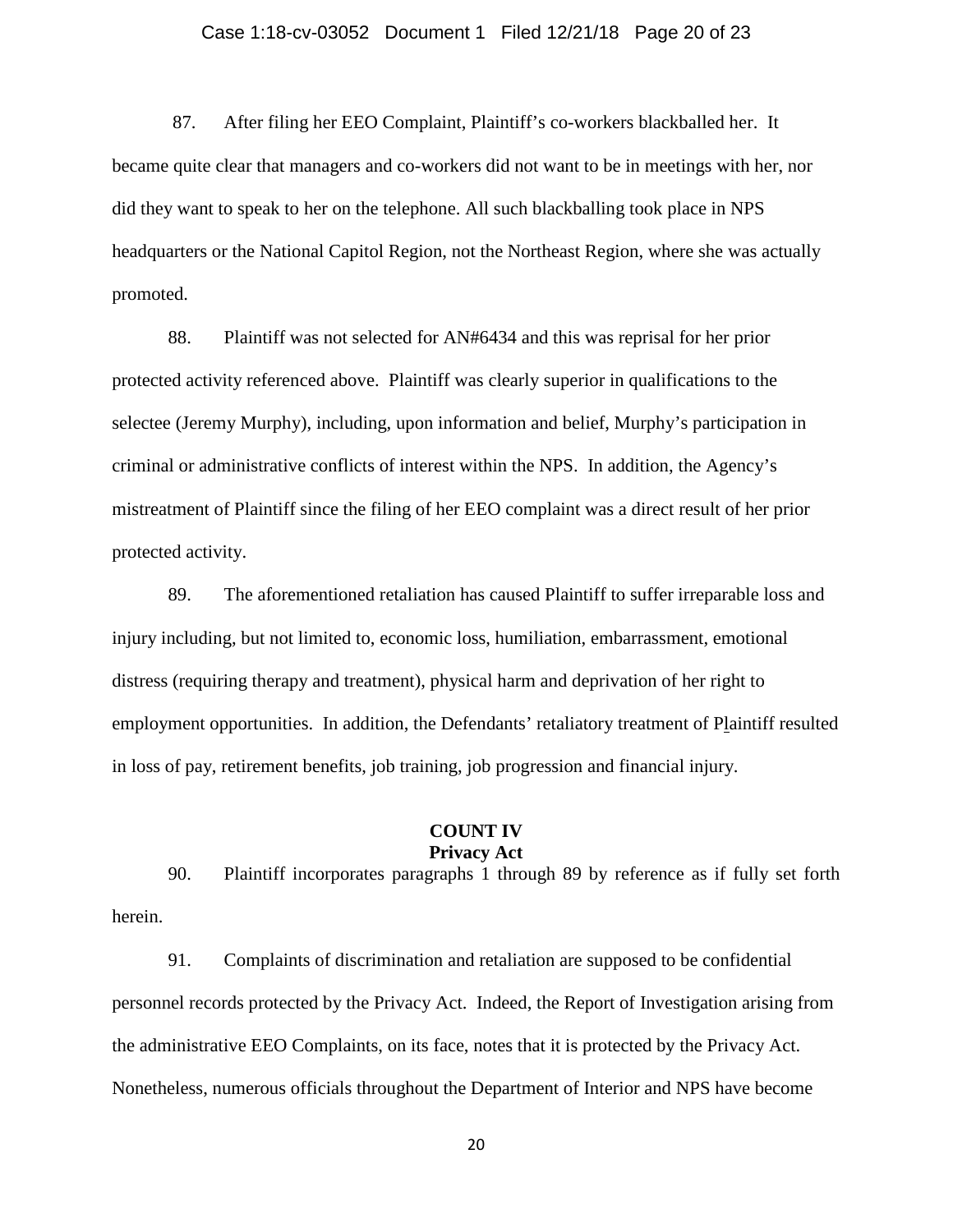### Case 1:18-cv-03052 Document 1 Filed 12/21/18 Page 21 of 23

aware of her EEO Complaint prior to initiating this lawsuit, in most cases with no communication at any time with Plaintiff or her counsel.

92. Within days of filing her initial EEO Complaint for her non-selection under AN#2636, Jeremy Murphy "unfriended" Plaintiff on Facebook. This action was plainly because Murphy had been advised of Plaintiff's complaints by NPS personnel.

93. In addition, after filing her EEO Complaint, Plaintiff's co-workers blackballed her. It became quite clear that managers and co-workers in headquarters or the National Capitol Region did not want to be in meetings with her, nor did they want to speak to her on the telephone. This action was plainly because the co-workers and supervisors had been advised of Plaintiff's complaints.

94. Plaintiff has been directly harmed as a result of the Agency's dissemination of the confidential information pertaining to her EEO Complaint. This has caused Plaintiff to suffer irreparable loss and injury including, but not limited to, economic loss, humiliation, embarrassment, emotional distress (requiring therapy and treatment), physical harm and deprivation of her right to employment opportunities. In addition, the Defendants' conduct resulted in loss of pay, retirement benefits, job training, job progression and financial injury.

#### **PRAYER FOR RELIEF**

WHEREFORE, Plaintiff, MICHELLE SCHONZEIT, requests that this Court enter judgment in her favor and award her the following relief:

- A. Declare that the actions of Defendants constitute discrimination and retaliation in violation of Title VII of the Civil Rights Act of 1964.
- B. Order Defendants to cease and desist from all future discrimination and retaliation against Plaintiff and other women within the NPS and Department of Interior.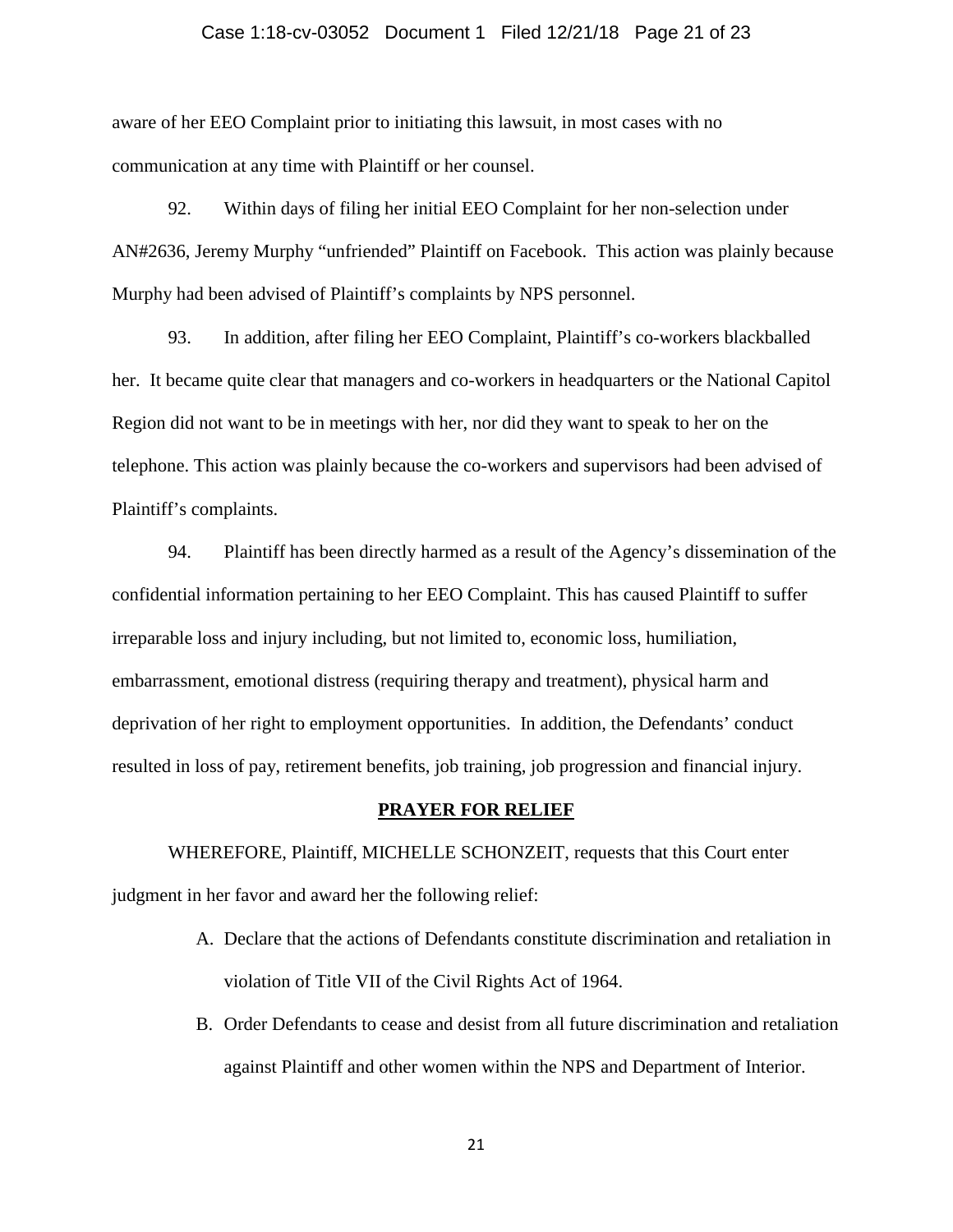- C. Award Plaintiff economic and non-economic damages in an amount to be determined at trial, for her loss and injury including, but not limited to, economic loss, embarrassment, humiliation, emotional pain and suffering, physical injuries, inconvenience, and other non-pecuniary losses and deprivation of her right to equal employment opportunities, in an amount to be determined, but in no event less than \$400,000.00 and/or the maximum permitted by law for each violation.
- D. Award Plaintiff all lost salary and benefits that she would have received had Defendants not engaged in unlawful discrimination and retaliation, including appropriate back pay, benefits and front pay.
- E. Order the Defendants to give a positive recommendation when contacted by prospective employers of Plaintiff.
- F. Order the Defendants to give positive and appropriate preferential consideration for any employment positions she may apply for.
- G. Award Plaintiff prejudgment interest.
- H. Award Plaintiff reasonable attorney's fees and costs incurred in this action and the administrative claim that preceded it;
- I. Award such other relief as the Court deems appropriate and just.

## **JURY DEMAND**

Pursuant to Rule 38(b) of the Federal Rules of Civil Procedures, Plaintiff requests a trial by jury as to all issues in this case.